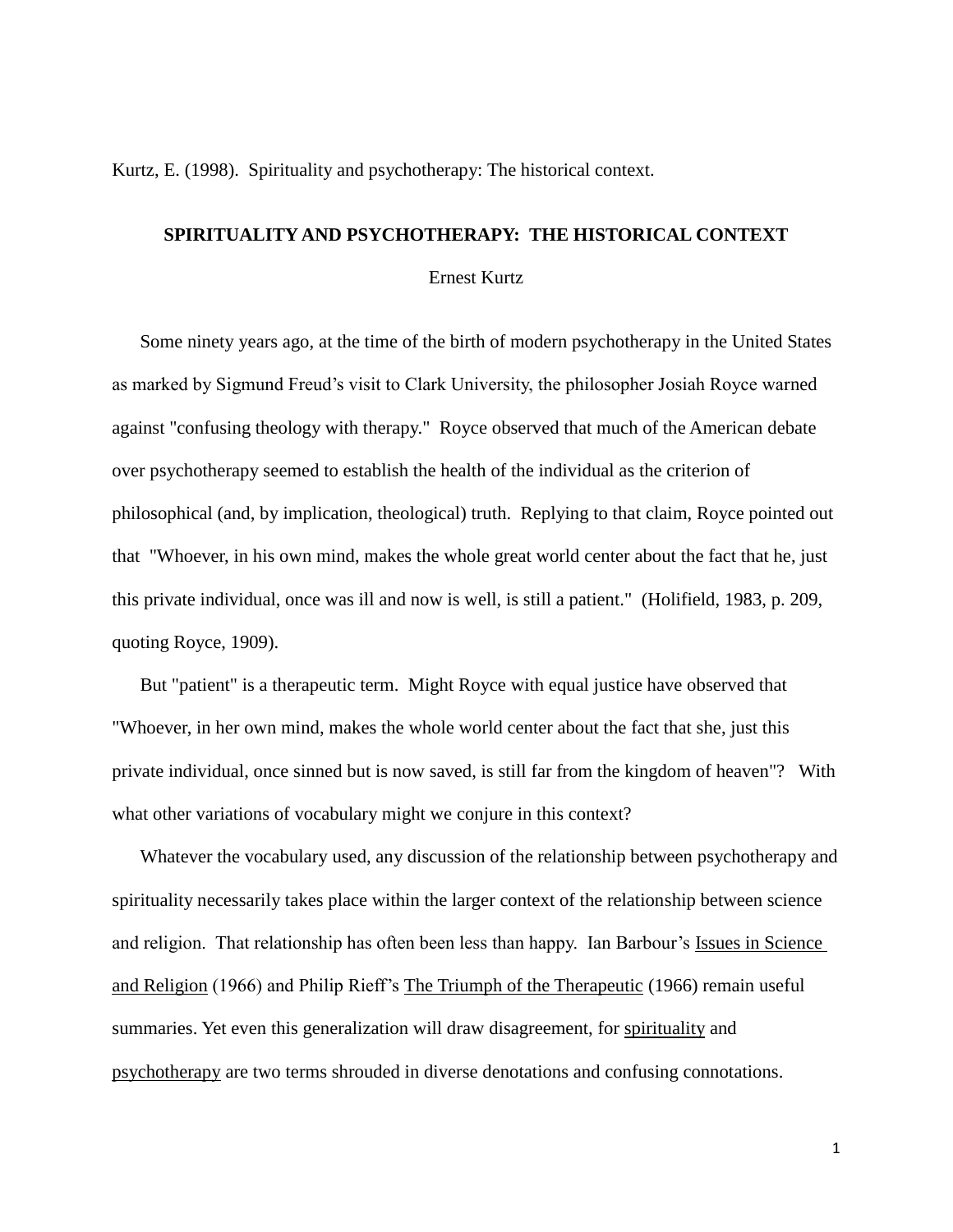According to usage within the American Psychological Association, the term psychotherapy refers to a young science, which claims to have some qualities of an art, that originated with Sigmund Freud and "the discovery of the unconscious" (Freedheim, 1992; Shafranske, 1996). The history of psychotherapy, then, is NOT the story of "the insane" or their treatment. That is a different history. In a pre-DSM-IV vocabulary, our concern here is the story of neurotics rather than psychotics. As understood in what follows, the goal of psychotherapy is the alleviation of mental and emotional distress that may have biological referents but the sources of which are thought to be in some way in a person's relationships, past or present, with other persons. The method of psychotherapy is a relationship with some other person or persons, which relationship in some way changes the style if not the nature of other relationships. In an age of biological psychiatry and chemical comforting, this description may seem naive. But the present age's discoveries and enthusiasms will also be integrated into some larger understanding, and psychotherapy as portrayed above will remain.

The term spirituality has its own fascinating history, but is generally currently employed to denote "certain positive inward qualities and perceptions" while avoiding implications of "narrow, dogmatic beliefs and obligatory religious observances" (Wulff, 1996, p. 47). Historians of the spiritual such as Edward Kinerk (1981), Philip Sheldrake (1991) and Bernard McGinn (1991), as well as theological commentators such as Don Browning (1980) and Donald Capps (1993) would agree. The goal of spirituality is the alleviation of mental, emotional, and/or spiritual distress thought to be at least in part caused by the lack of an appropriate relationship with ultimate reality, most often signaled by and reflected in inappropriate relationships with other people and things. Spirituality is less a method than an attitude, a posture of one's very being that allows seeing not different things but everything differently (Edwards, 1755;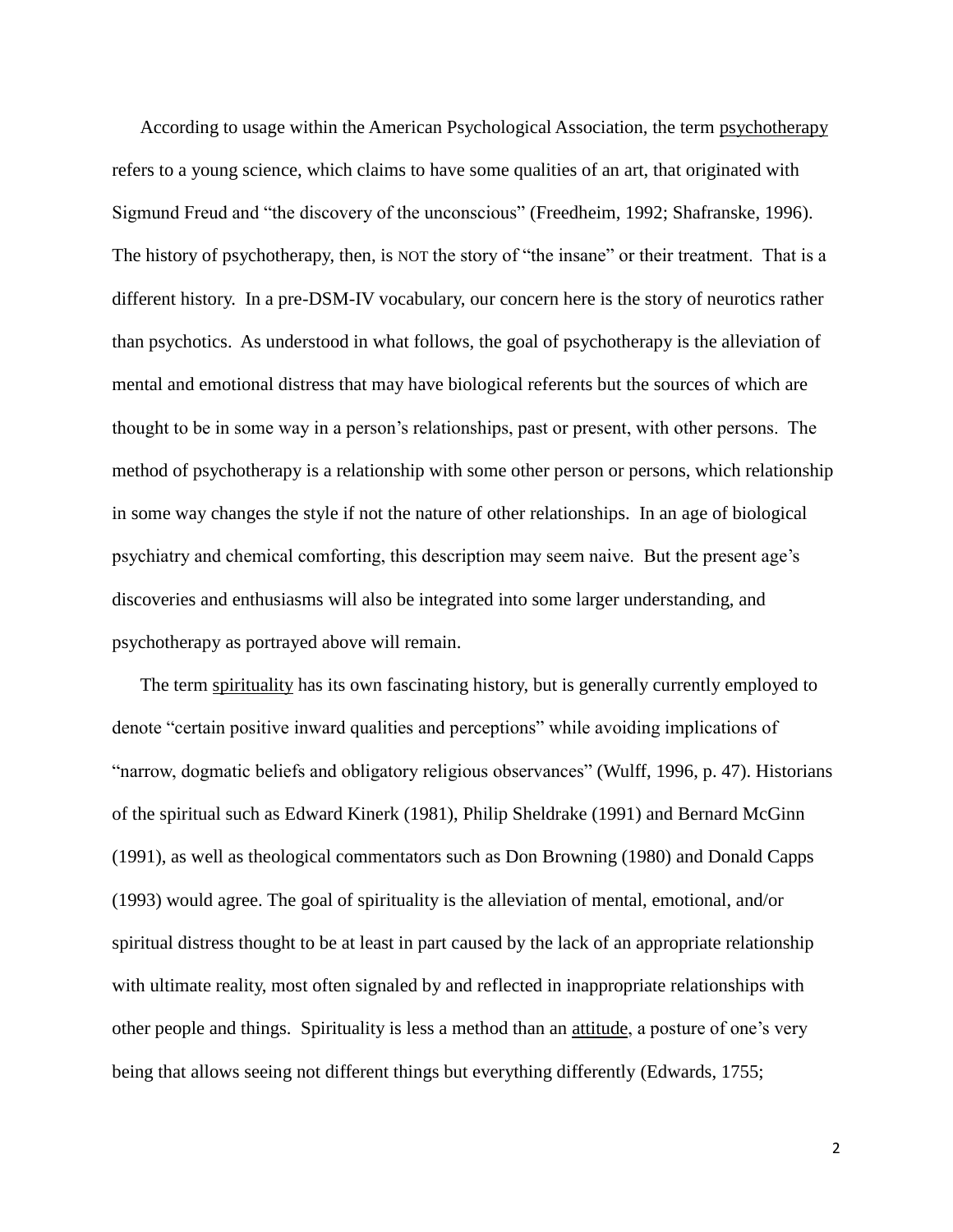Holifield, 1983, p. 88).

Just as every psychotherapy applies some psychology, some understanding of how the human mind and emotions work, any spirituality is a lived theology, a posture that positions one within total reality. Neither psychologies nor theologies need be formalized, but everyone has them, however implicitly. And just as a genuine psychology can never be the possession of any "school," theology may be mediated by but it is never the captive of any religion.

As the terms psychotherapy and spirituality are most often currently used, comparisons or contrasts of them involve a category error. Spirituality is best glimpsed in such synonyms as sanity, sanctity, serenity, health, wholeness, holiness: it is, simply, that for which all persons strive. Medicine and religion, therapies and ritual, each aim to ease access to that reality. Jerome Frank (1974) has defined the components of psychotherapy as including a socially sanctioned healer, a sufferer who seeks relief, and a circumscribed series of contacts that are designed to afford the sufferer relief, certainly characteristics better fitting religion and medicine than spirituality.

But all these terms — even spirituality and therapy — today come freighted with such baggage that we best begin by leaving aside such specifications and opening our story with the observation that every human society has had its healers, those who alleviated distress by in some way "making whole" sufferers who sought them out. And in every society, there has been the realization that this making whole takes place both within the individual sufferer and in that person's relationships with the larger world. Early societies usually combined these facets in one healer. More recent cultures are pulled by opposing tendencies to integrate and to separate them, but both modern spiritualities and modern psychotherapies opt for integration, seeing the fullness of human be-ing as comprising the physical, the mental, the emotional, and the spiritual*,* though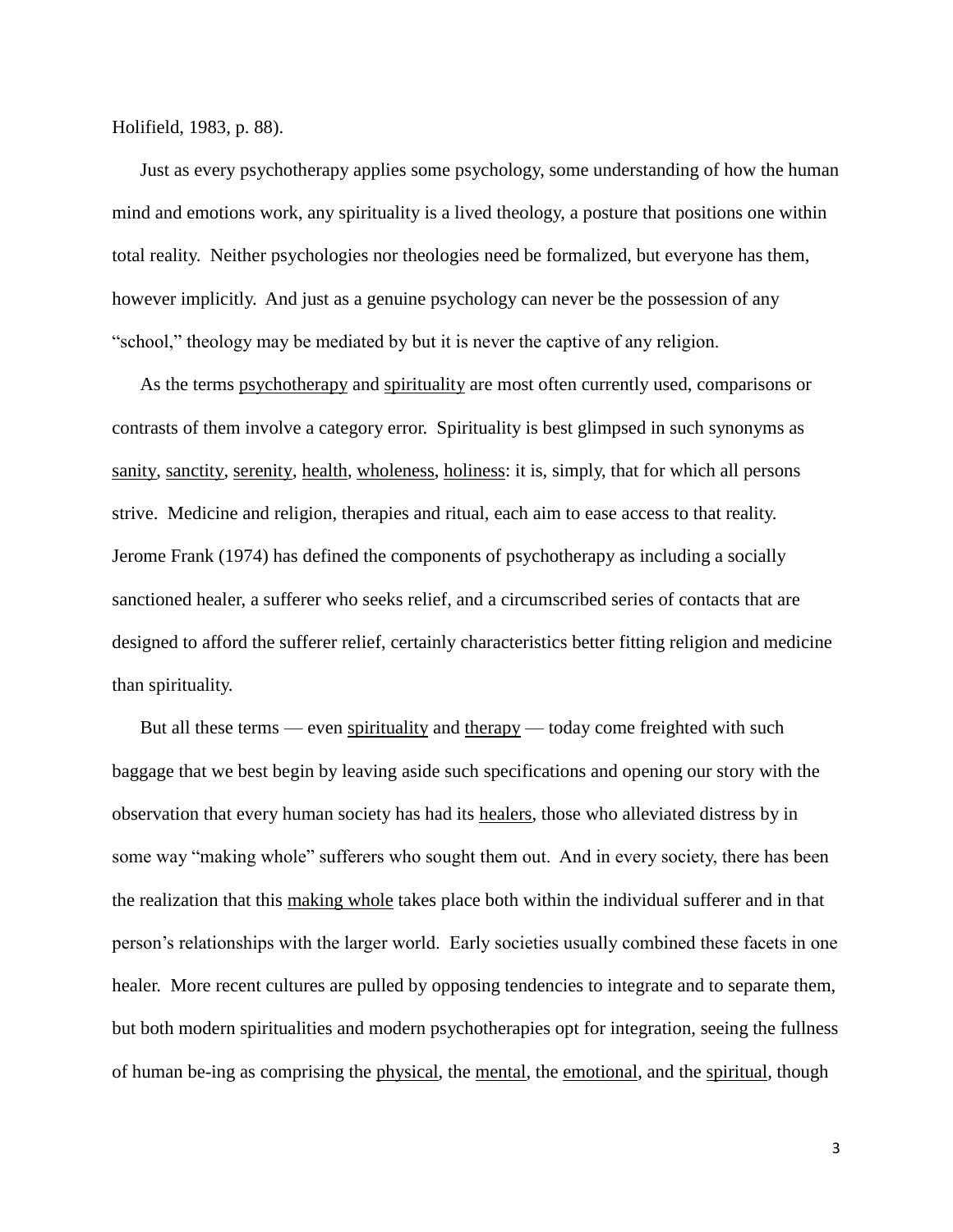one or another of those facets may be ignored for a time, and there seems an enduring tendency to fold one or another of those four into one of the others.

Hoping to avoid argumentative caricatures, what follows will take both psychotherapy and spirituality in their ordinary expression. All practices have aberrations. Focusing on them results in little beyond polemic pain. Remaining with the real, then, we shall concentrate on the ideal for which it always strives rather than on the deviations into which it sometimes lapses. Within this understanding, I propose that the difference between psychotherapy and spirituality relevant to this piece is that which is more commonly construed as a reflection of the different approaches of science and religion. The former, the "scientific approach," relies on the human and especially the self, agreeing with Protagoras that "man is the measure of all things." It studies that which is verifiably perceivable by the five human senses. The latter approach, that of the religious or spiritual insight, insists on the reality and significance of some power outside of the self and in some way greater than the human individual and transcendent of ordinary sense experience.

What follows is less a complete narrative of the relationship between these two realities than a series of glimpses at significant moments in that history. To attempt to tell of all the interactions would require too superficial treatment of each. Instead, then, I choose to examine in some depth a series of historical moments — less "events" than broader happenings that are significant to how we view the relationship between psychotherapy and spirituality on the threshold of the third millennium of the common era. The earliest of these moments occurred before the birth of psychotherapy and so tell directly of events in the history of spirituality that bear on later understandings of the promise and perils of the human condition. The latter part of this essay covers roughly the past century and a half and treats directly of interactions between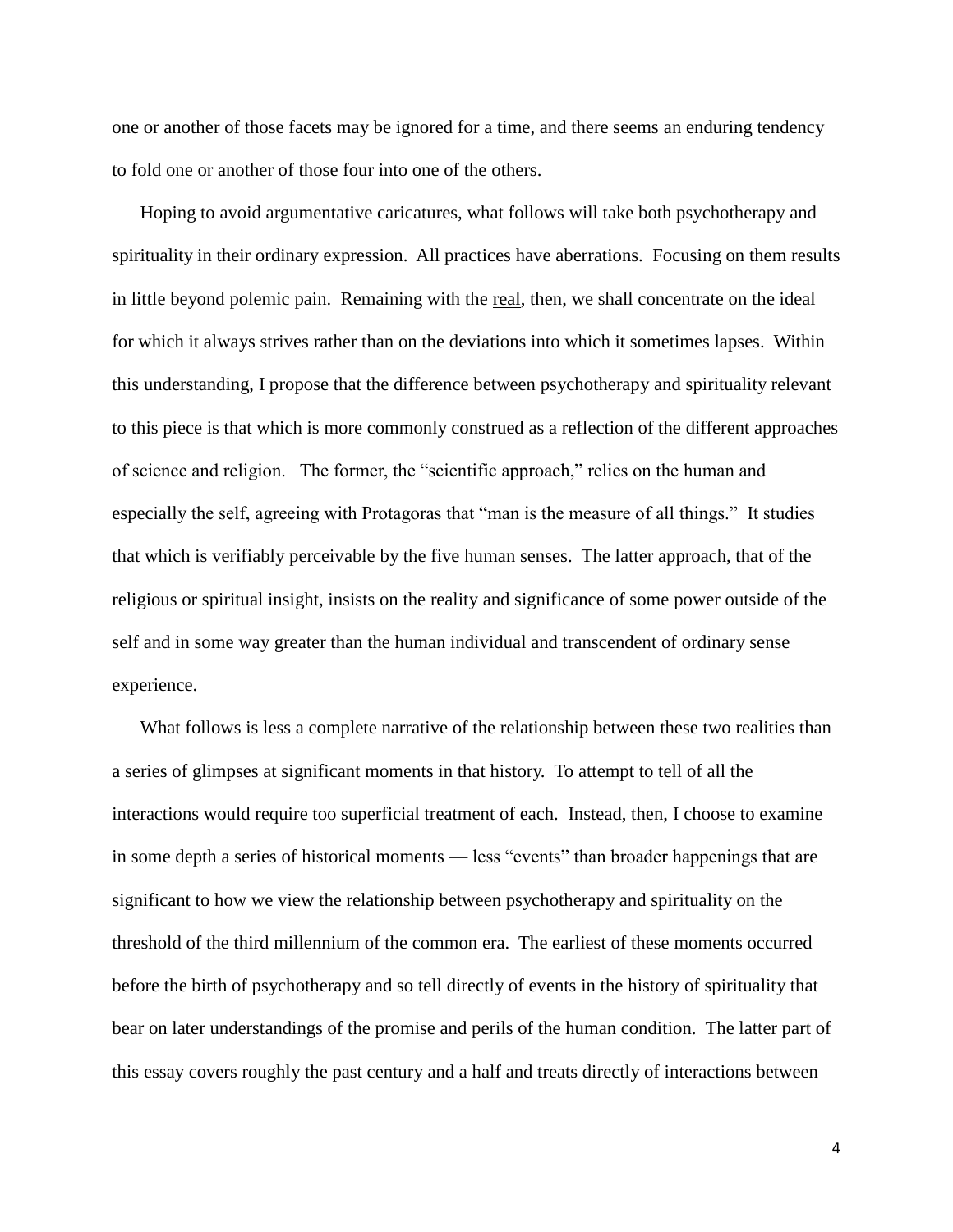representatives of the two traditions, spirituality and psychotherapy.

## 1. ANCIENT GREECE

The earliest forms of what may be viewed as psychotherapy came in the garb of philosophy rather than that of medicine, although holistic assumptions blurred even that distinction (Boethius, 524; Nicholson, 1995). Within the history that most shaped the culture within which we live, the distinction that interests us first emerged with some explicitness in classical Greece, wherein was recognized a differentiation between mythological and rationalist explanations. Although this division was not precisely parallel to the later distinction between psychotherapy and spirituality, it was founded in a similar vision that there existed a basic difference between seeking help from beyond, outside the self, and insistence that the only reliance is on the human and especially the self. Dodds, who comments on this dawn of rationalism and the reaction against it after 432 B.C.E., adduces as evidence for his interpretation "the increased demand for magical healing which within a generation or two transformed Asclepias from a minor hero into a major god" (Dodds, 1951).

Rather than explore diverse understandings of mythology and rationalism or the mental state of the Delphic Pythia, we gain a better sense of the concerns specific to psychotherapy and spirituality by looking to the answers offered in later Greek, Hellenistic, and Roman culture to the questions: "What is 'the good life'? How is it attained and how destroyed?" Though answers varied, those who contemplated such queries offered at least implicit and often explicit listings of what came to be termed by both philosophers and theologians the virtues and vices: the habits of thinking and acting that make us who and what we are, some constructively, others destructively.

Zeno's philosophy of Stoicism, which is among the earliest, set the pattern. Stoicism began as a radical criticism of conventional moral attitudes, insisting that the good for humans is not to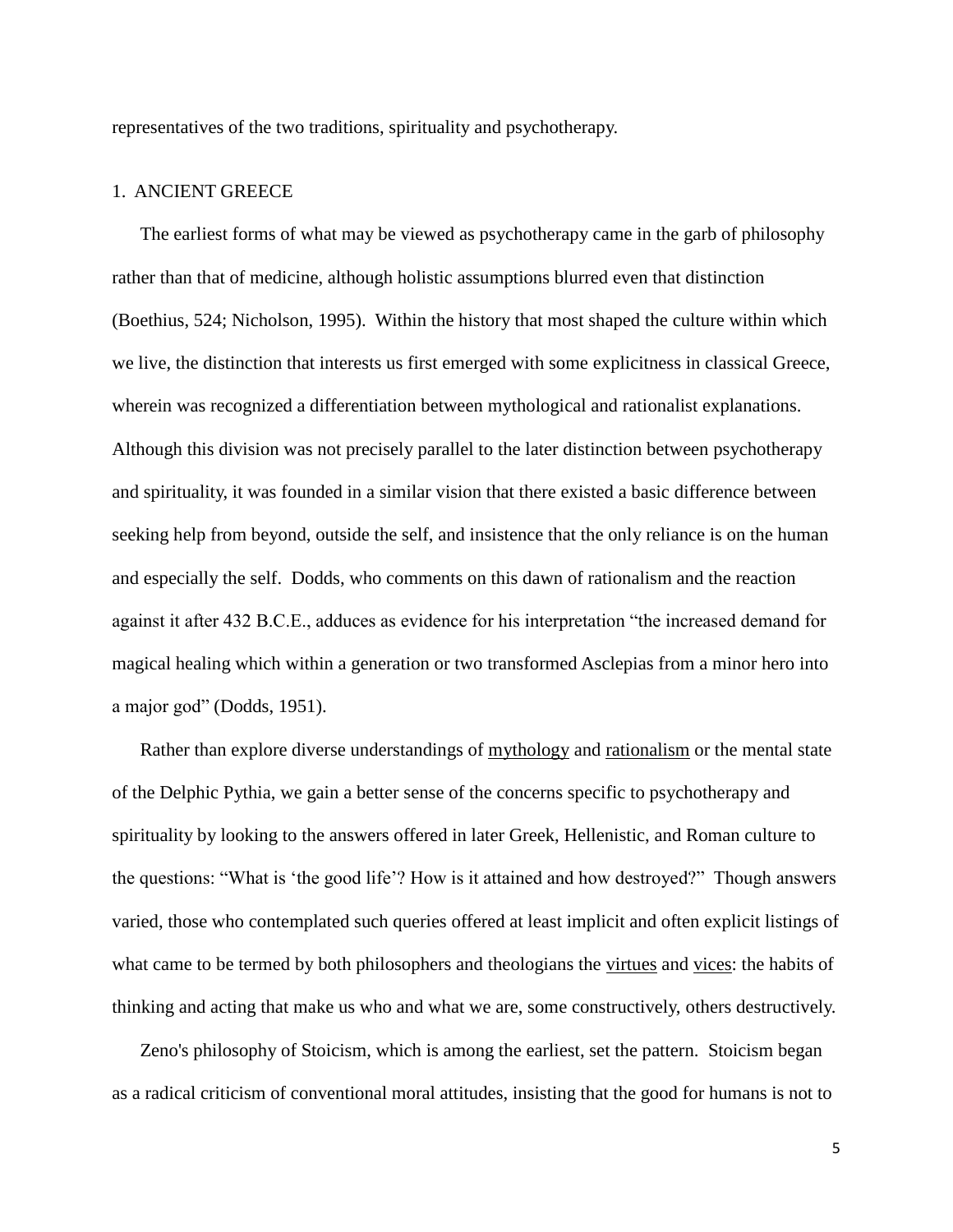be found in the identification of happiness with worldly success. Strictly speaking, Zeno argued, only virtue and vice are good and bad: virtue (a wholesome state of mind) is always beneficial, and vice (an unwholesome state of mind) is always harmful. Everything else is indifferent for happiness, since wealth or health (for instance) can be used well or badly. Zeno and the other ancients virtually all included civic responsibility, a sense of obligation for the good order of one's society, among the most desirable good habits and practices. Beyond this quality but related to it, what were later termed "the cardinal virtues" of courage, justice, prudence, and moderation were commonly encouraged, though more consistently by the philosophers than by the devotees of the religions of the place and era (Colish, 1985; Inwood, 1985).

How were these qualities and this information conveyed? By the presentation of models who were to be (or not to be) imitated, as the writings of Plutarch, both his Moralia and the Lives, reflect (Plutarch, c.100; c.101). Moderns term this *mentoring*, a word borrowed from the name of Mentor, the trusted tutor of Telemachus, Odysseus's son, in Greek mythology. The connection with our story is even clearer if we recall how the goddess Athena took on the appearance of Mentor in order to offer Telemachus not only guidance but "good words of comfort and courage" (Hamilton, 1969). Distant as this mythic episode may seem from later understandings of "the indwelling of the Spirit," the story does foreshadow what would become one interpretration, in the Christian context, of the practice of "spiritual direction," which becomes one root of what would still later be termed "psychotherapy."

#### 2. EARLY CHRISTIAN MONASTICISM

The advent of Christianity, however momentous in other ways, brought little change but considerable specification in these practices. Mentoring shifted from the political to the spiritual life, which became in the Christian vocabulary a facet of cura animarum — "the care of souls."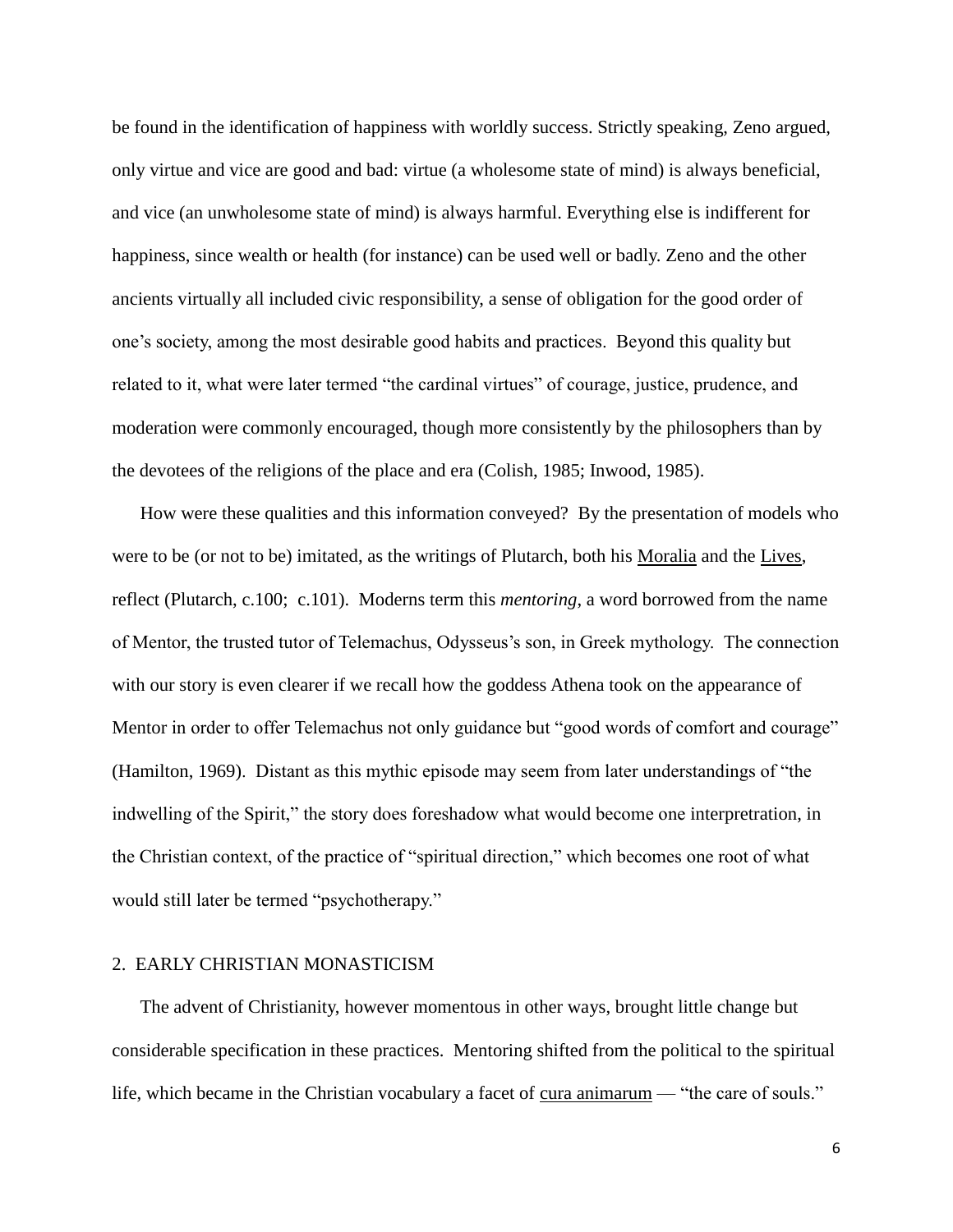Religion was enlisted in explicit support of the classic virtues, and a list of capital vices was set forth. Because distances of time and place tend to make the early Christian ascetics seem weird to modern understanding, the fountainhead role of these individuals in what will become both spirituality and psychotherapy justifies pausing to make them intelligible.

The "Desert Fathers" (there were also "Desert Mothers": cf. Ward, 1987) took to the desert less as a form of escape from a world they deemed corrupt and corrupting than in search of a setting that would allow them to explore the nature of the human be-ing that their faith told them had been "redeemed." The desert became their laboratory for studying what it means to be human, thus merging therapeutic philosophy into a therapeutic theology. The wastelands of Egypt and the hillsides of Palestine may seem distant from our times and concerns, but these ancient teachers shaped themes that would be analyzed and reformulated through the centuries and into our own time (Brown, 1988; McGinn, 1991; Tugwell, 1986).

Three practices, each in its own way significant to later psychotherapeutic thought, characterized this early Christian pursuit of spirituality: the imitatio that sought personal change and growth in a process of identification with outstanding exemplars of the qualities one sought to develop, the asceticism that reminded of the reality of divided human nature, and the practice of spiritual direction that is docility before a chosen mentor.

Understanding these practices and their relationship to modern psychotherapy requires a grasp of the monastic age's understanding of the virtues and vices, the wholesome and unwholesome states of mind, the qualities deemed desirable or dangerous for living a truly human life. The philosophers had their lists and examples, as reflected in the complementary biographies presented by Plutarch, whose Parallel Lives afford a useful bridge to understanding the early Christian emphasis on imitatio: less "imitation" than an actual putting on of the habits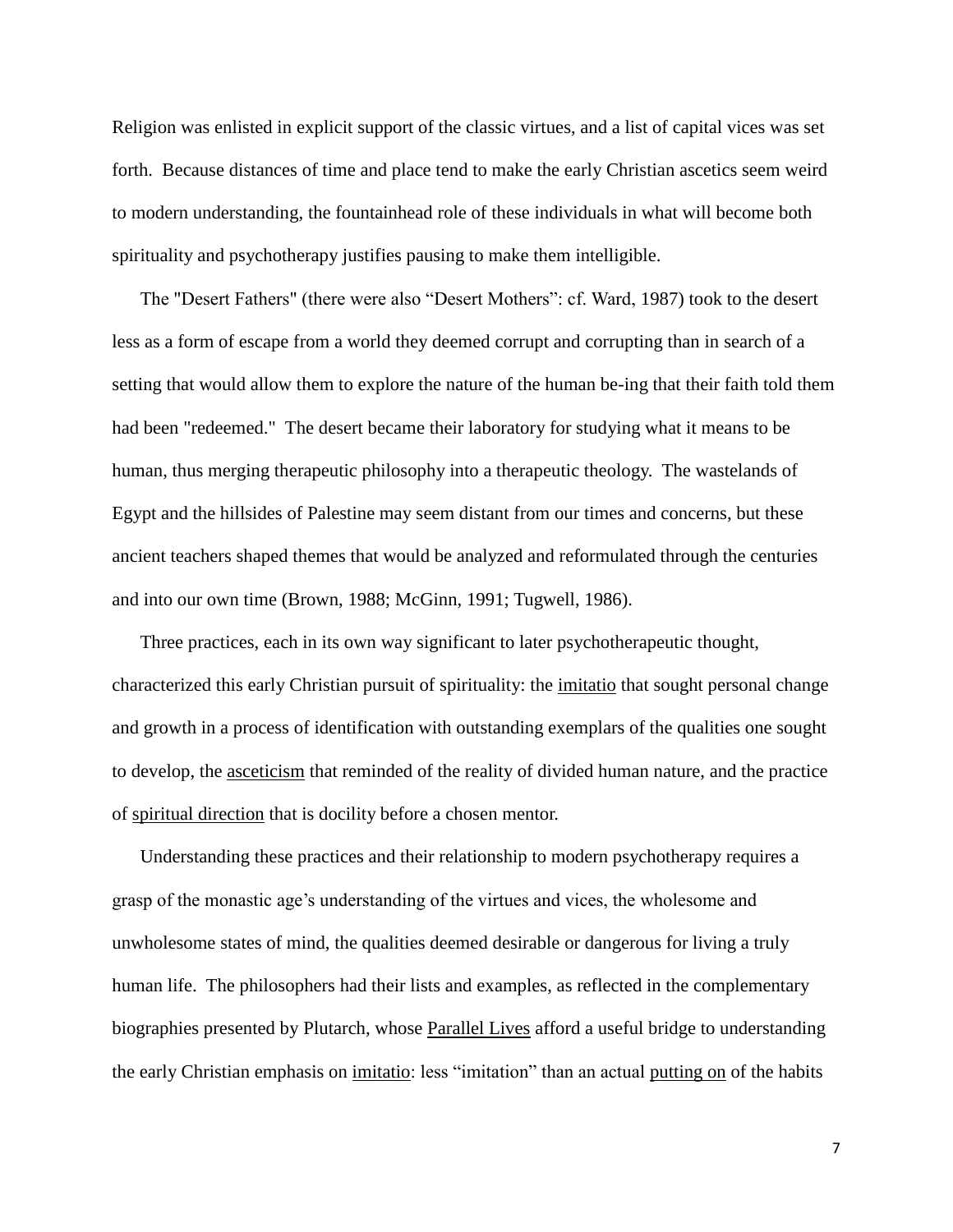and postures and attitudes of those, pre-eminently Jesus of Nazareth himself, who were recognized as holy, sane, healthy in the fullest sense that others wanted to "be like" them. Sanctity, sanity, spirituality, serenity, is that which, when we see it, we want it — we want to "be like that" (Brown, 1987).

The Christian tradition from its beginning urged such modeling: "Learn of me, for I am meek and humble of heart" [Mt. 11:29]. The foundation of that facet of the Christian spiritual tradition that most closely resembles the later invention of psychotherapy, "spiritual direction," was laid by Anthanasius's "Life of Anthony" (List, 1930). Because spirituality is an experience, it is best studied in the lives of those who do experience it. This does not mean that "the saints" are perfect. Classic sanctity and sanity are instead rooted in awareness and conviction of one's own imperfection. This is, after all, the reason for spiritual direction: because of the many weakness of human nature, the ease with which it can deceive itself, even someone convinced of her own direct contact with God must submit that claim to the scrutiny of some other (Tugwell, 1985).

All spiritualities offer both centering practices and mirroring practices. Among the former are not only prayer and meditation and chanting, but the asceticisms of self-denial, and it was on these practices that the Desert Monks concentrated. The mirroring practices of reading and telling and hearing the stories of the saints, begun by Anthanasius, also were developed in the practice of spiritual direction, of telling some other who had the qualities one wanted of one's efforts to attain them. In such "holy conversations," we find evidence of both the didactic instruction of practical suggestions and the offering of illustrations from one's own experience, usually in service to discerning between "good spirits" and "bad spirits" in categories not too unlike many differently named modern diagnoses (McGinn, 1991; Sellner, 1983; 1990).

The idea of a personal guide or "director" meant simply someone already experienced in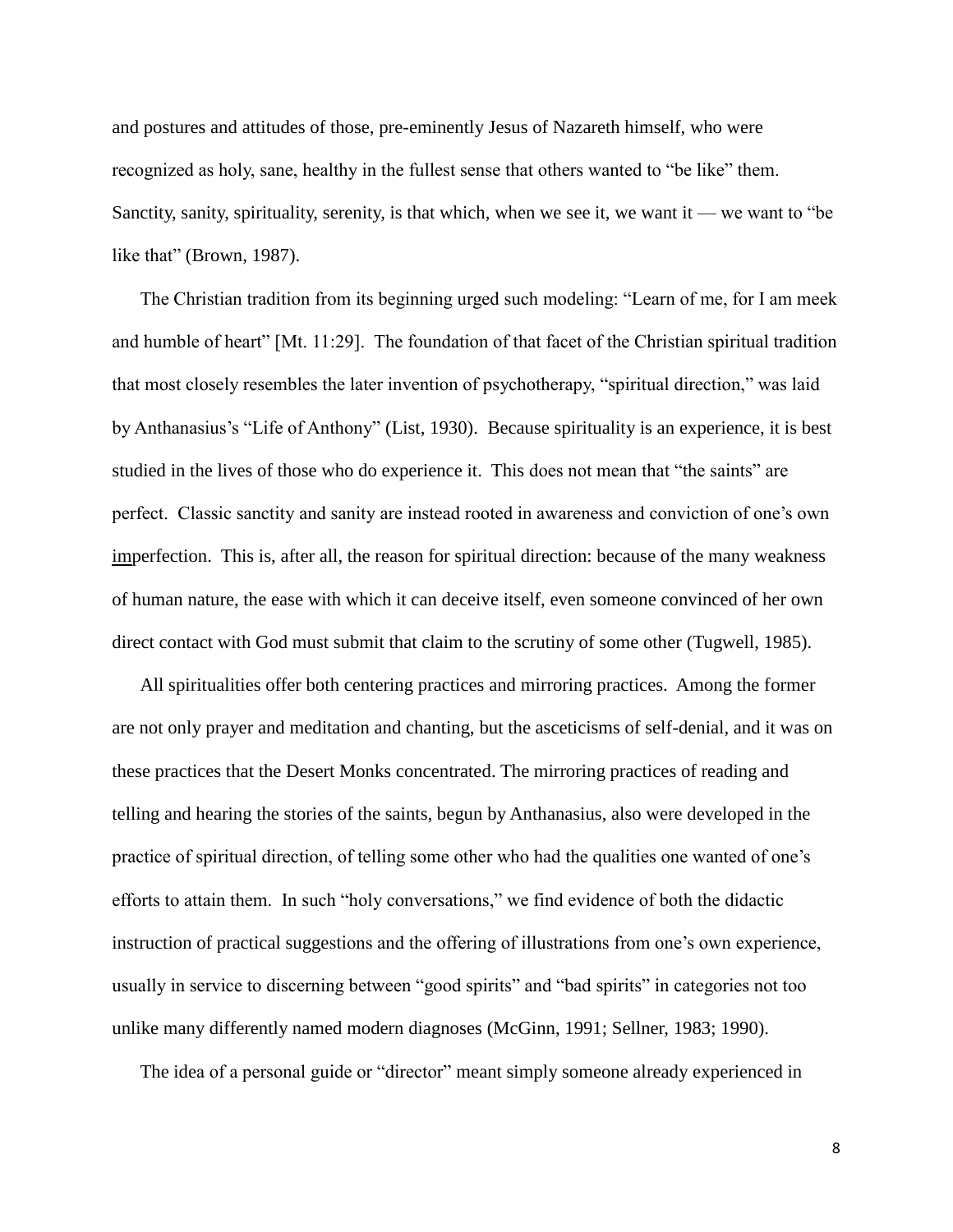what wished to attain, as the terms "venerable" or "elder" or "old one" convey. "Abba," in Greek geron, also implies a need for insight and discernment in the practice of "disclosure of thoughts" (Louf, 1982; Ware, 1986). The point here is twofold: first, the long-standing suspicion of self-instruction in the area of spirituality (or, later, psychotherapy, Freud's self-analysis being the only accepted exception); second, an awareness that one can learn from another's experience as well as one's own. Basic to all civilization is the realization that each one need not learn everything for himself: each generation builds on what those who went before discovered.

Equally misunderstood by moderns is the practice of asceticism. Not only in Christianity but in all spiritualities of which we have records, asceticism is not world-rejecting but is seen within the metaphor of the discipline of training for participation in competitive sport and as a practice exercise of the kind of "detachment" better captured by the German Gelassenheit, which carries the connotation of letting go AND letting be.

Over time, these practices produced more. As finally codified by Evagrius Ponticus near the end of the 4th century, the early Christian anchorites developed a catalog of logismos. Though often confused with "the capital sins" and indeed the basis for that later listing, the term logismos is better translated as "bad attitudes." These were the ways of thinking, the patterns of organizing experience, the postures of being, that experience taught these men and women were the key impediments to attaining the sanctity, the wholeness, that they sought (Tugwell, 1985).

Any spirituality has, likely more explicitly than any psychotherapy, a catalog not so much of "do's and don't's" as of the ways of thinking that get one in trouble. A later popular vocabulary would label them "toxic." Rational-emotive therapists name them "irrational beliefs" and cognitive therapists term them "cognitive distortions." But however designated within the disciplines that would help us find wholeness, all these endeavors suggest that there are virtues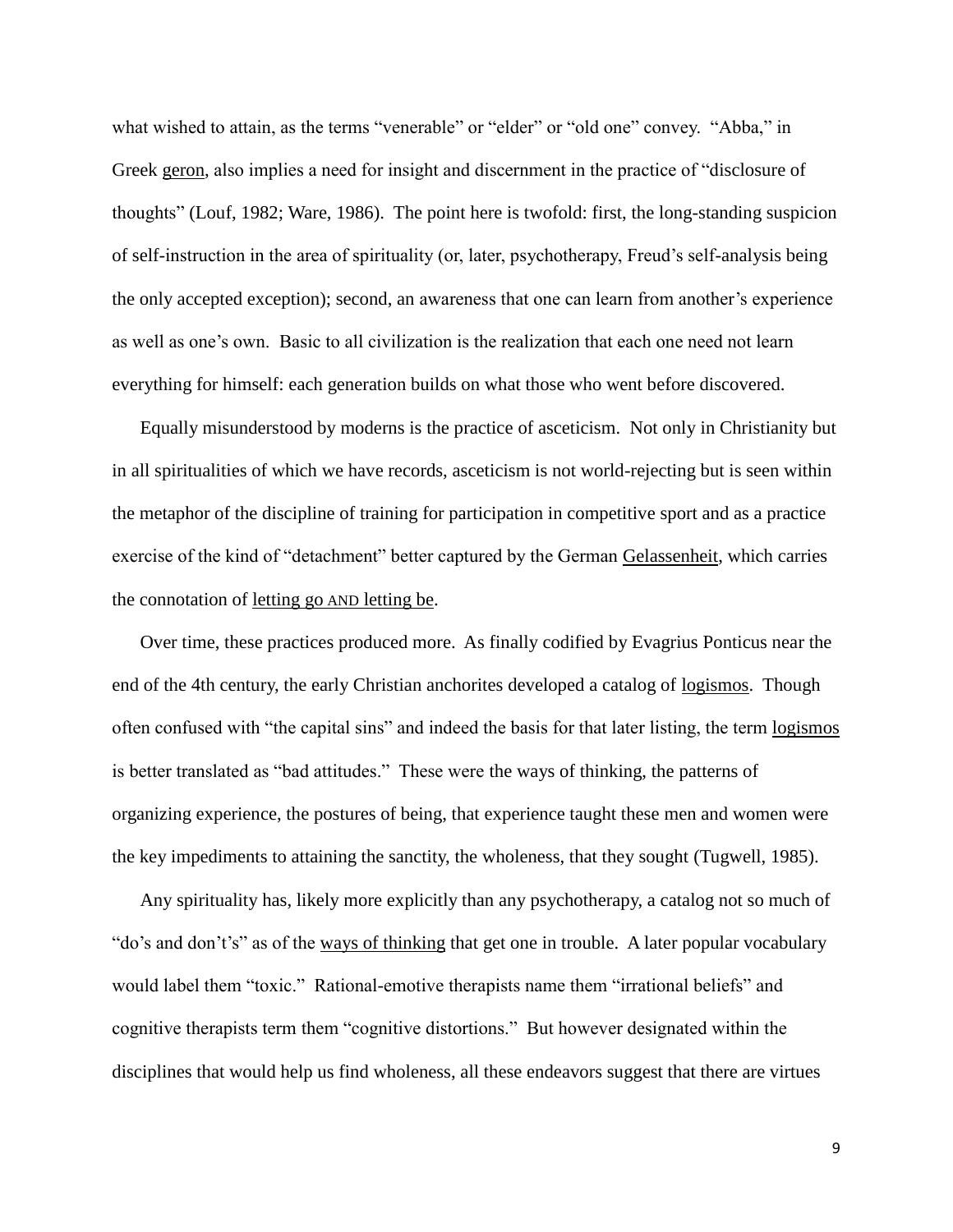and vices, habits helpful to and practices harmful to one's deepest well-being. Among the "vices" listed by Evagrius were the later-named "capital sins," but it is important to note their meaning here, in the setting of their original monastic tradition. Reading Evagrius empathetically, the reader senses the presence of a wise, experienced, compassionate cognitivebehavioral therapist who happens to be also familiar with the depth psychologies.

The problem, Evagrius took care to point out, lay not in "bad thoughts" but in a process of bad thinking that is really wrong vision — seeing things from the perspective of our fears and fantasies (unrealities) rather than seeing things truly. Logismos involve choosing to see the bad - - bad in the sense of "unreal," not fitting reality. Logismos are the arch-enemies of the soul, the demons from within that destroy proper perspective on the world and thus prevent us from concentrating on the actual reality of our life, leading us further and further from our actual condition, making us try to solve problems that have not yet arisen and need never arise.

Of the eight logismos charted by Evagrius, four merit brief attention in our context. Avarice did not signify "materialism" as moderns think of it, but futile planning for an unreal future. He defines avarice not as pure material greed but as "the principle of thinking about what does not yet exist," a preoccupation with hopes and fears, with imaginary or future things . . . in more modern terms, with abstract numbers rather than with actually present persons and things.

Envy stands at an opposite extreme from avarice: It involves obsession not with the future but with the past, a haunting remembrance of "the old days" as those "happy days" now gone and never to return. Evagrius expanded the Greek term lype, which signified distress over deprivation, to include a kind of depression, a cultivated sorrow. Much of the pain of spiritual suffering, he suggested, comes from wallowing in fantasies of things being other than how they are.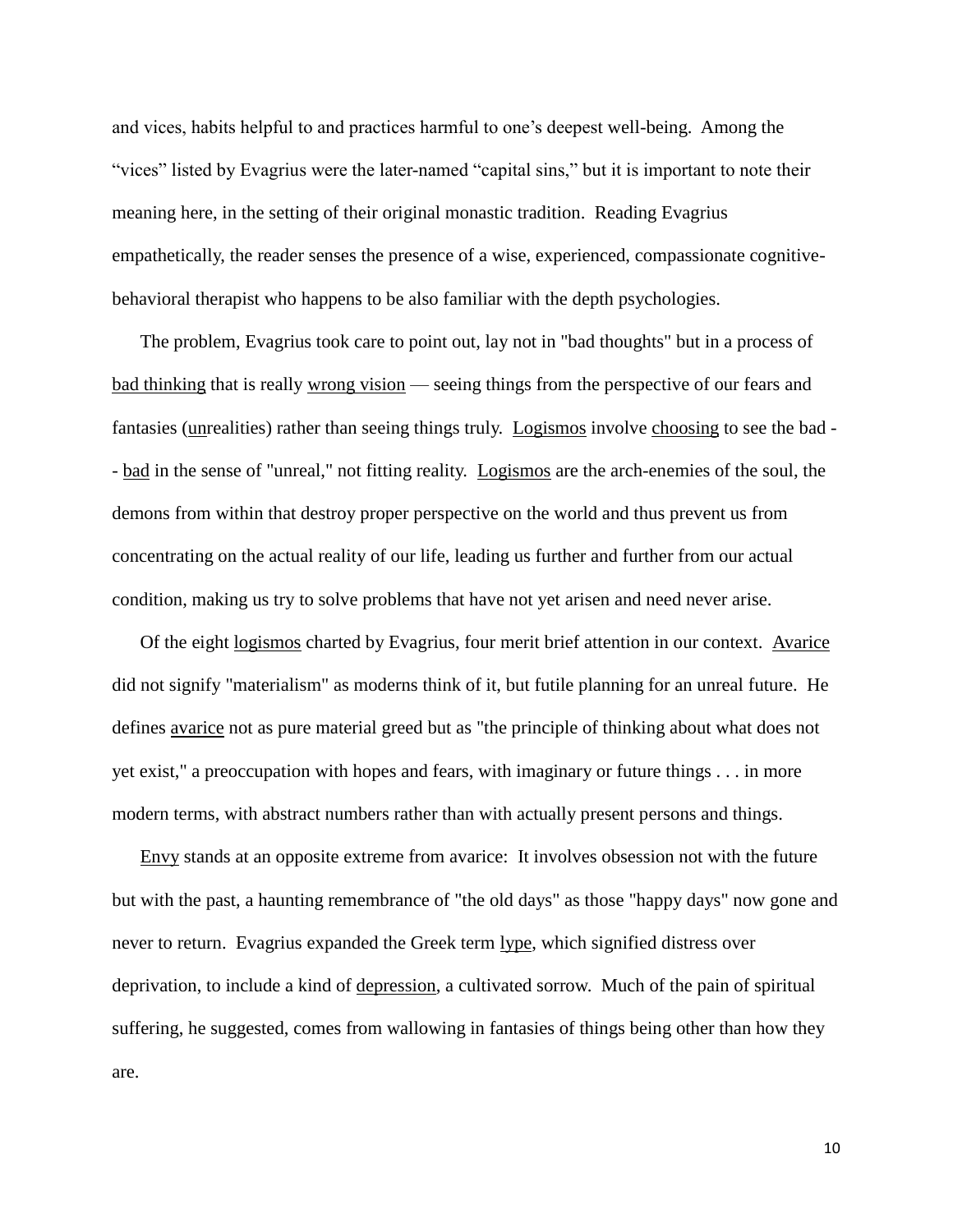Anger came next, and by anger — not ira but iracundia — Evagrius meant not the emotion but a clinging to its fervor, the resentment that refuses forgiveness. As an example, he offered the experience of obsession with someone who has wronged us, the situation of being "unable to think of anything else." Such fixations can ruin our health, even — Evagrius warns — give us nightmares. As always, the trouble comes from failing to see the real issue. Anger, which is inevitable, is not to be squandered by focusing attention on the wrongs of others; rather, it should be directed at our own faults, and especially at how we have wronged others, thus moving us to make amends, to right the scales of justice and so bring peace to the world of our relationships.

After anger came the classic trap, the "noonday devil," acedia -- a kind of listlessness or boredom in which nothing engages interest or appeals. The translation of acedia truest to Evagrius' thought is self-pity, a far more accurate term than "laziness" or "sloth," for it conveys both the utter melancholy of this condition and the self-centeredness on which it is founded.

Spirituality's understanding of "sin," then, began far from that reality's modern caricatures. In fact, it much more resembles the kinds of thinking-traps that many clients bring to the psychotherapist's office. And the ancient spiritual guide, like the modern psychotherapist, while not ignoring actions, saw them as far less significant than orientation — the dispositions and postures, the patterns of thinking that bring harm.

### 3. FROM THE FALL OF ROME TO THE DAWN OF THE ENLIGHTENMENT

Much of medieval life remains veiled by ignorance and stereotypes (Cantor, 1991). Such high points as the rediscovery of Greek medicine from Islamic sources and the spread of accurate anatomical knowledge in the universities, the Renaissance and the Reformation, the voyages to the Americas and trade with Asia and Africa, are less important to our story of the relationship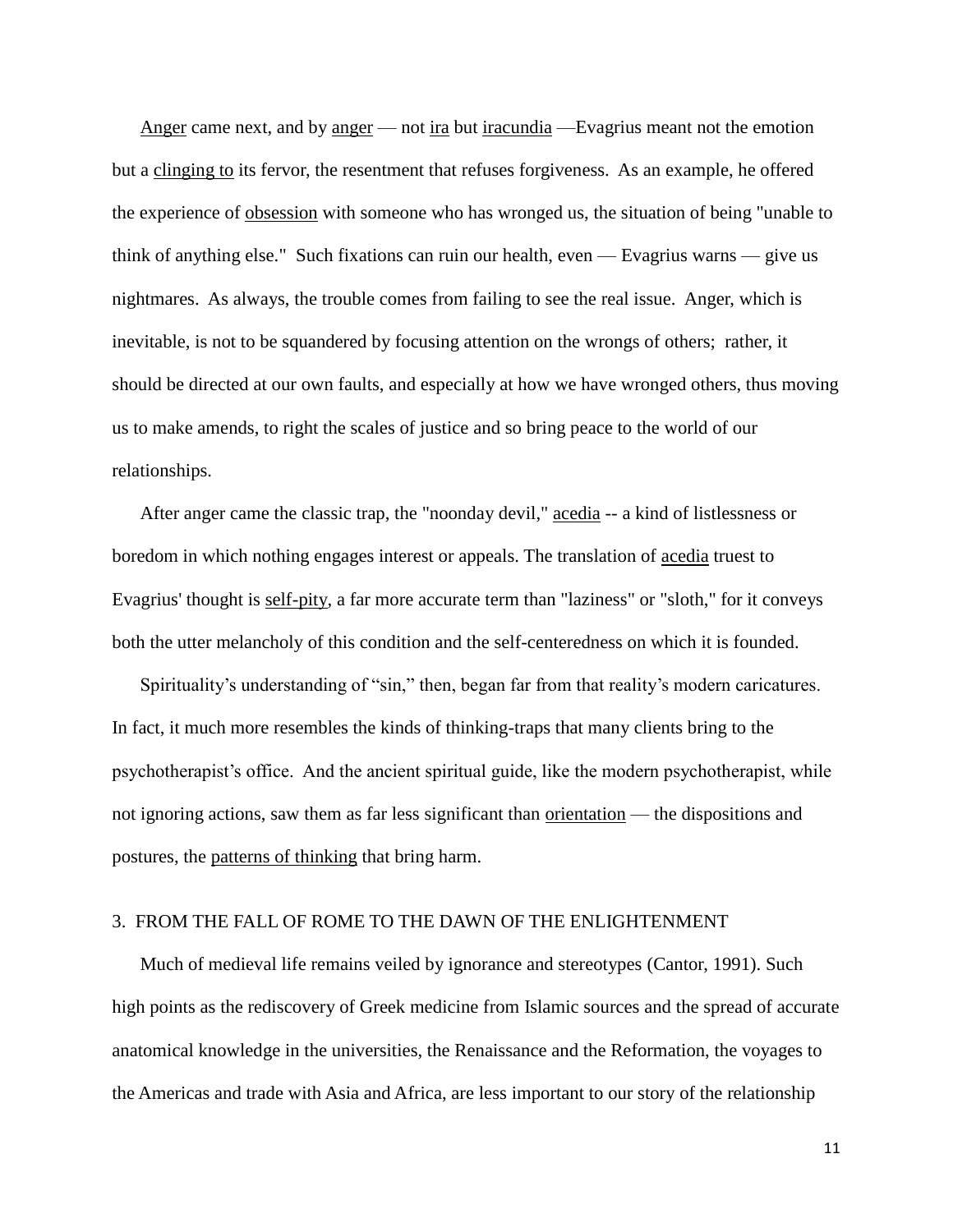between psychotherapy and spirituality than are echoes of the themes already seen, echoes that bridge these insights into the modern age.

From the early medieval period well into the nineteenth century, diverse kinds of individuals acted as local healers. The practices of medicine, spirituality, and psychology were intertwined by the naive holism of people who enjoyed firsthand familiarity with wild and domestic animals, with crops and seasons and all the vagaries of a nature they were certain was ordered despite all the chaos that confronted them. Images for the spiritual life, for human life, became standardized: the journey, warfare, a ladder (Miles, 1988). Some trends that took shape in earlier Christianity were reinforced by Islamic importations: the 14th century "letters of spiritual guidance" by Ibn 'Abbad were popular, and the Sufi maqam offered a modernizing catalog of virtues on the way to becoming "stages" (Ibn 'Abbad, 1332; Renard, 1996).

The late 11th and early 12th centuries saw the appearance in Spain of Jewish contributors to the ongoing story of the healing of the mind and spirit. Bahya ben Joseph ibn Pakuda (c.1080) produced one of the most popular books of Jewish spiritual literature, Guidance to the Duties of the Heart, which combines a traditional theology with a moderate mysticism inspired by the teachings of the Muslim Sufi mystics. This work compares the commandments of the heart those relating to thoughts and sentiments — with the commandments of the limbs, the Mosaic commandments enjoining or prohibiting certain actions, another evidence of the perdurance in variations of the holistic understanding of human being.

For well over a thousand years, then, cura animarum — the care of souls — embraced the emotional, the mental, and the spiritual life of people, for rather than being differentiated, these were seen as aspects of one unified human life. But the practitioners of the cura animarum were not only, and in some locations were not mainly, authorities constituted by the Church. "Local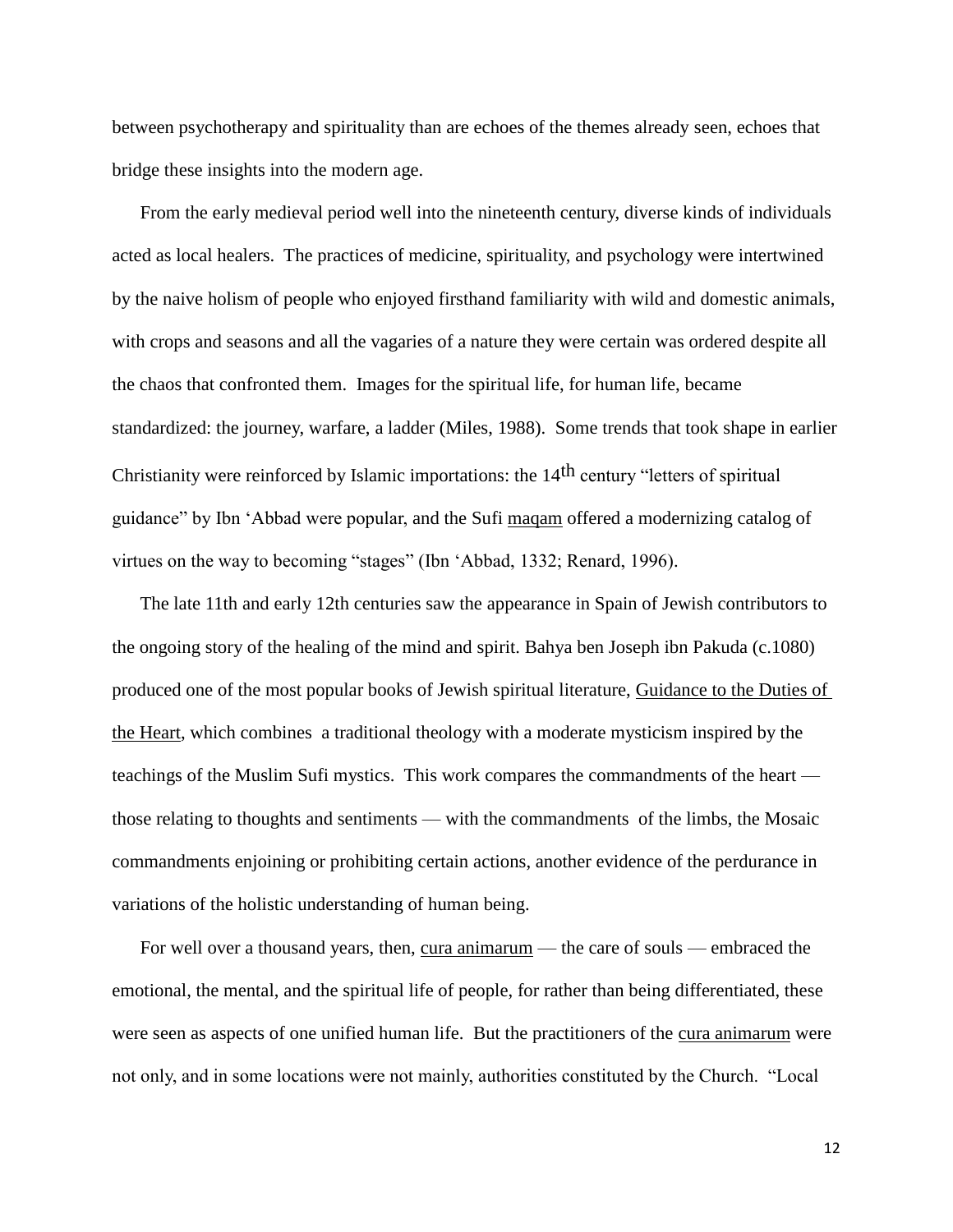healers," people who were recognized as able to heal, to make whole, flourished. Some were mountebanks and some were quacks, but far more were sincere individuals who in one way or another had learned how to tap the natural healing powers of herbs and suggestions, various forms of exercise and persuasion (Frank, 1974). Most often, in the culture of the time, these people chose to operate within religious imagery if not under church auspices.

In time, both the Reformation and the witchcraft craze, and even more the economic changes connected with both, undercut such practices, and the Renaissance gave way to the Age of Enlightenment. But it merits note, before leaving this 1200-year era, that near its end Robert Burton's Anatomy of Melancholy reproduced and reinforced Galen's distinction between "true afflictions of conscience and a melancholy that occurred when gross elements in the blood" malfunctioned, with recommendations for the treatment of both, separate, conditions (Burton, 1621).

## 4. THE ENLIGHTENMENT

Studies of art and anatomy as well as of the Islamic preservation of and additions to Aristotle's science led to the Renaissance rediscovery of the differentiation among the unity of the physical, mental, emotional, and spiritual. This plus the rediscovery of classical alternatives to the Christian vision led eventually to the Reformation in religion and to the modern mode of thinking that arose in the Enlightenment era, which for our purposes we will date at roughly equivalent to the 18<sup>th</sup> century, more specifically from Bayle's Dictionary (1697) to Kant's Foundations (1797) or, in the American context, from the denouement of the Salem witch trials in 1692 to the dawning of the Second Great Awakening at Cane Ridge, Kentucky, in 1801 (May, 1976).

Enlightenment insight expected an Age of Reason to replace the Age of Faith, but that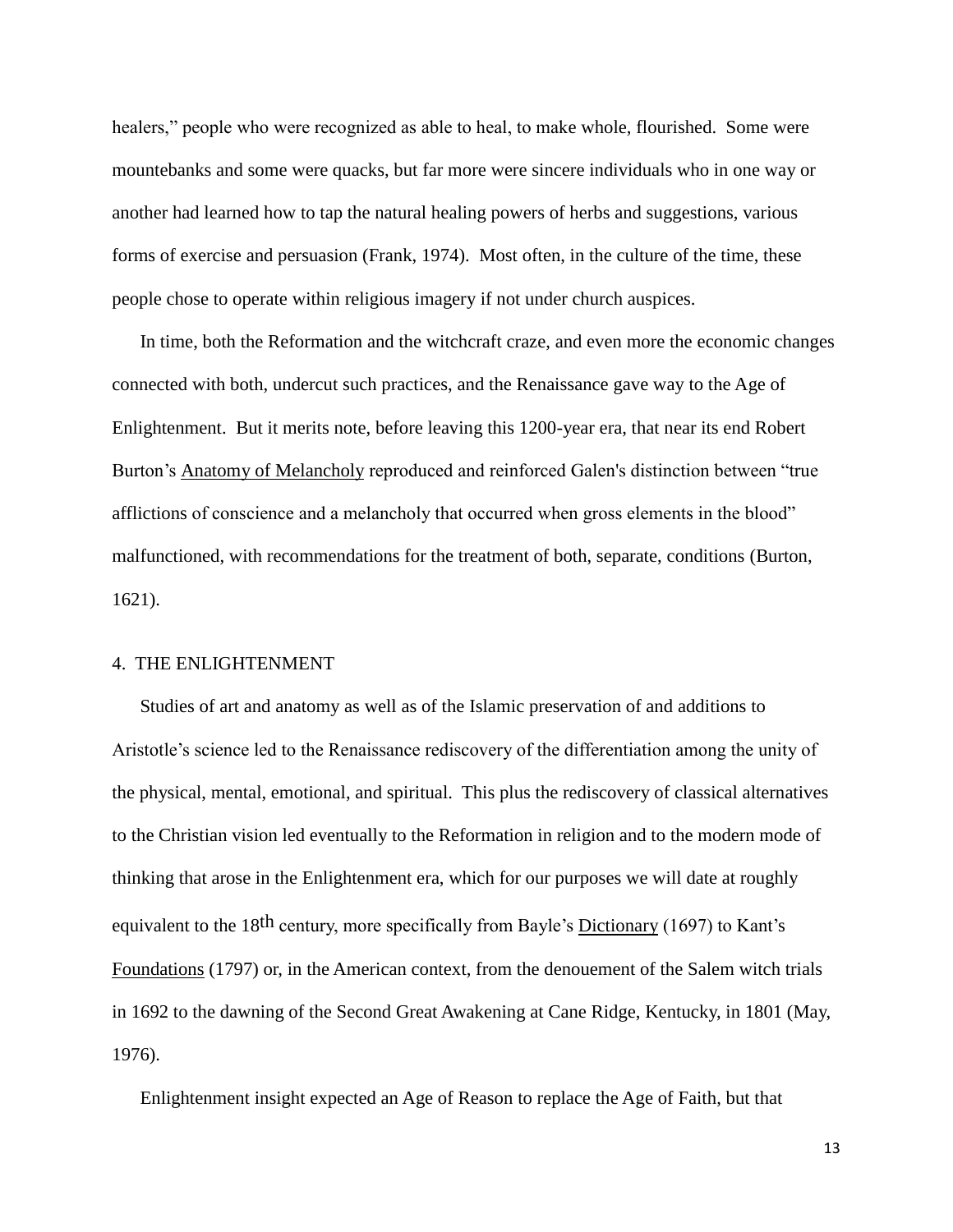process proved slow and difficult, and many — from mid-nineteenth century Romantics to latetwentieth century postmodernists — questioned the expectation's validity (Berman, 1981). In an ironic twist, though its science displaced planet Earth from the center of the physical universe, Enlightenment psychology revived the Protagorean vision that placed human beings at the center of the moral universe. If this freed from faith, it did not liberate from gullibility. The twin development of science and secularization instead saw the emergence of "a company of scientific magicians who purveyed to the credulity of the eighteenth-century public" (Bromberg, 1975, p. 162). Anton Mesmer, who was in all innocence one of those "scientific magicians," was also the grandparent of modern psychotherapy.

The Age of the Enlightenment was also the age of magnetism and electricity, and the concept of "force" began what becomes a regular appearance in discussions of psychotherapy, witness to a tacit assumption that some kind of superior force is required to overcome mental symptoms. Mesmer's "animal magnetism" fit well into the aspirations of the era (Fuller, 1982). Solving a spiritual problem through science was "quintessentially Victorian," and Mesmerism, especially as imported to the United States after his death, became "simply the first in a long line of attempts to heal the psychological problems, spiritual hunger, and moral confusion of the American unchurched" (Bromberg, 1975, pp. 163-164).

The Romantic reaction against Enlightenment assumptions offered few real alternatives in the area of mental healing. In the United States, Emersonian Transcendentalism, the Fox sisters' spiritualism, the Oneida and other perfectionists, each demonstrated anew the quick path from mysticism to obscurantism, from a dollop of scientific insight to a flood of quack exploitation. Within professional medicine, George Miller Beard's neurasthenia and S. Weir Mitchell's rest cure reflected the gender assumptions of a population recently riven by a Civil War that had slain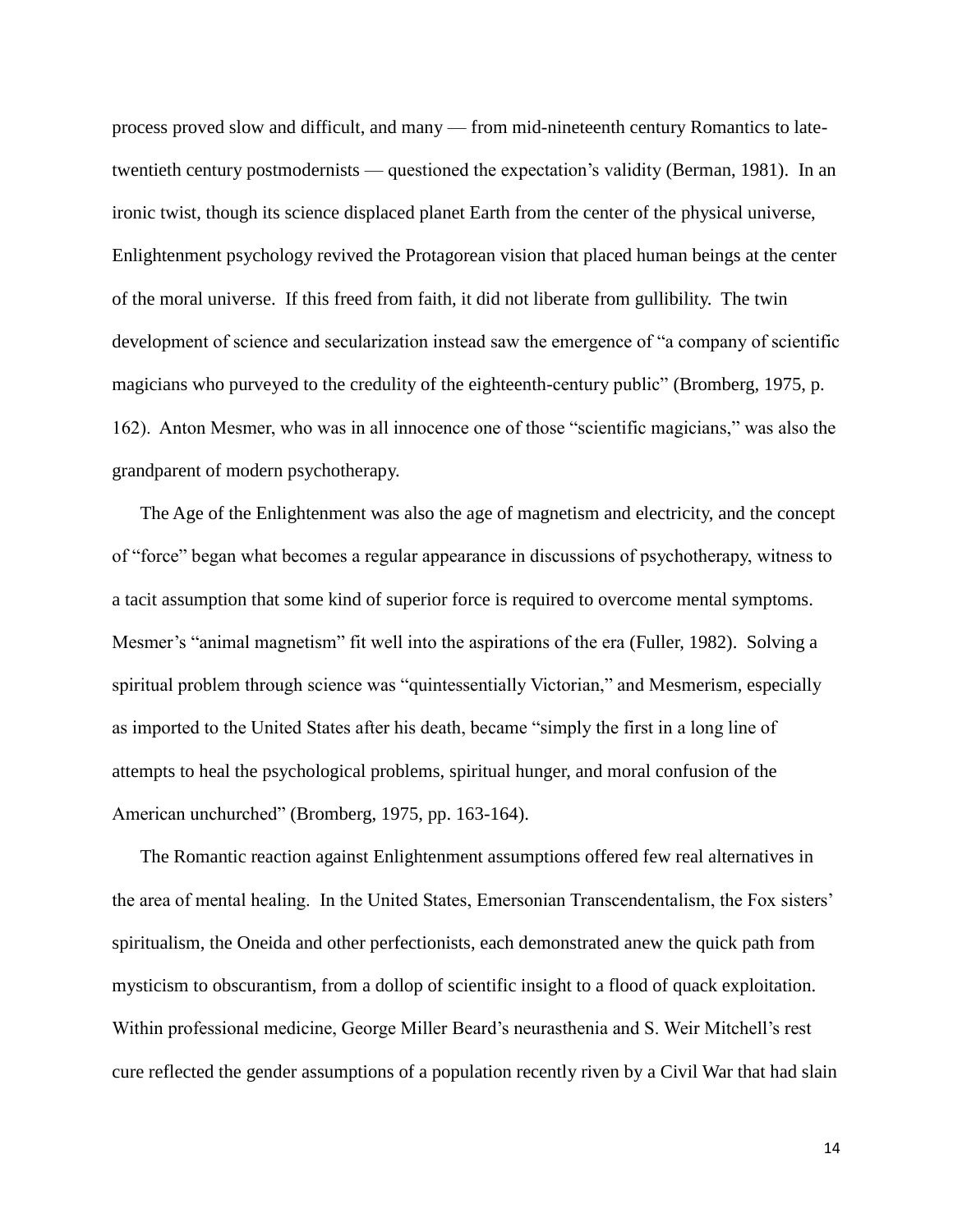or maimed so many of its young men just as a modern economy unfolded under the pressures of immigration, industrialization, and urbanization. Psychotherapy as we know it came to being in a world of confusing tumult — a world convinced, with more validity than are some other ages, that it was undergoing change at an unprecedented rate (Douglas, 1977; Meyer, 1965).

### 5. THE UNITED STATES IN THE NINETEENTH CENTURY:

Mesmerism was brought to the United States by Charles Poyen in 1836. Its major underlying tenet, the same as that of all the embryonic psychotherapies of the time, "was a belief in the accessibility and availability of the realm of the spirit in a nontraditional and experiential setting." Though left undefined, "spirit" tended to feature "a secular universalism and a valorization of self-expression that was rooted in the larger Romantic and Counter-Enlightenment movements in Europe" (Cushman, 1992; Fuller, 1982).

But there were differences in the American context, as subsequent history makes clear. Though pristine Puritanism soon deceased, the Evangelical impulse of the two Great Awakenings of the 1740s and the 1800s pulsed through American society throughout the nineteenth century and beyond (McLoughlin, 1978). In the United States more than in the northern Europe from which newly professionalizing Americans drew their modern identity, "the care and cure of souls" was a pastoral function, in colleges as well as in churches and congregations. Yet already, before the advent of psychotherapy, a process of change was underway (Bledstein, 1976).

As summarized by Holifield (1983), what unfolded was a "story of changing attitudes toward the 'self' [that] proceeds from an ideal of self-denial to one of self-love, from self-love to selfculture, for self-culture to self-mastery, for self-mastery to self-realization within a trustworthy culture, and finally to a later form of self-realization counterposed against cultural mores and social institutions." The story emerged in stages, and any understanding of the healing of "self"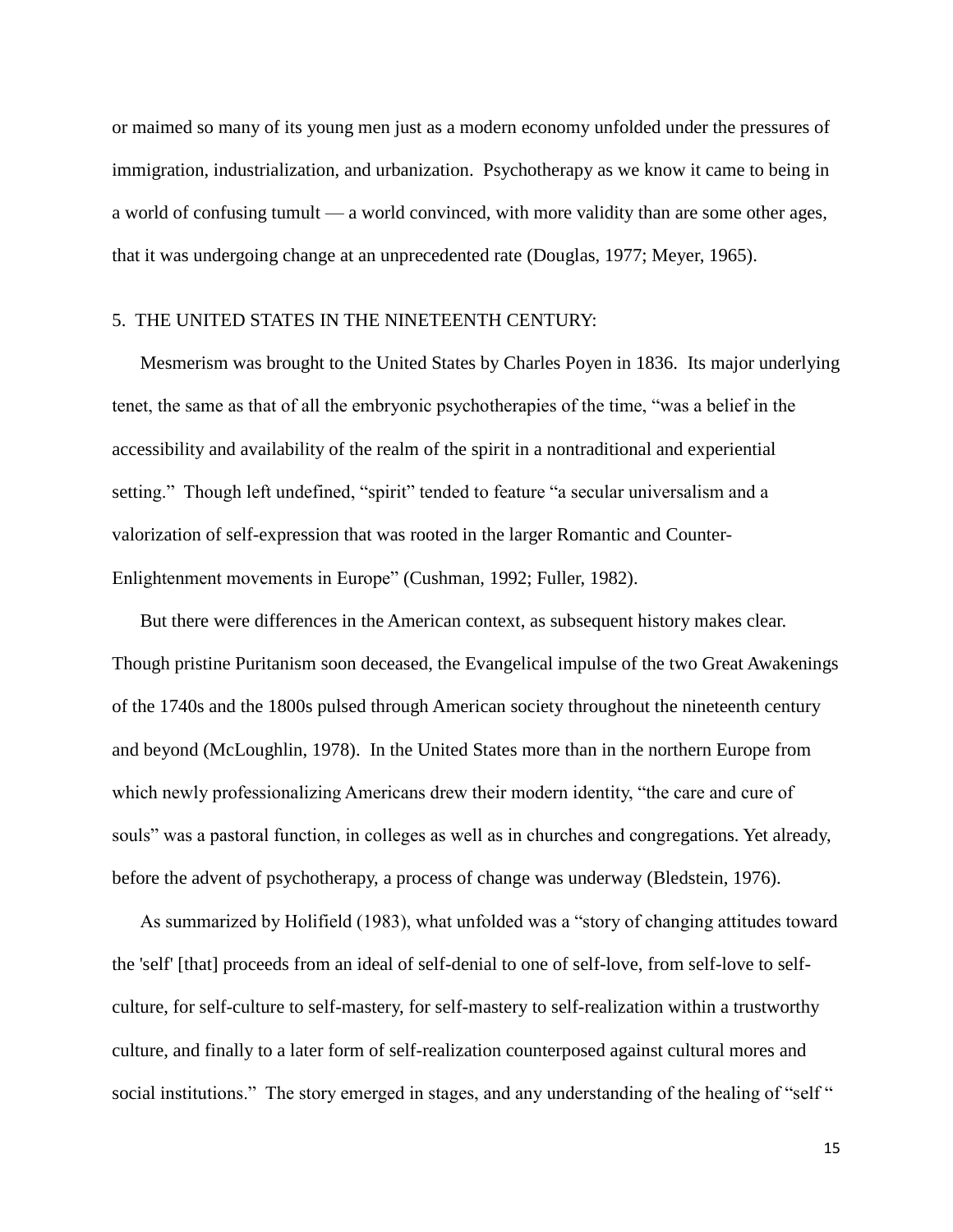that is personality change and how this process came to be understood in American culture must begin here in the early 19<sup>th</sup> century, with Charles Grandison Finney and Horace Bushnell. Although carried on in theological terms, their differing visions encapsulate much later dialogue between psychotherapy and spirituality.

"The outstanding revivalist in America for almost half a century," Finney propounded "New Measures" in his classic Revivals of Religion, especially his lecture on "How to Promote a Revival" (Finney, 1835; McLoughlin, 1968). Underlying Finney's vision was the Jacksonian Age's go-getting answer to the classic theological quandary over the relationship between divine sovereignty and human free will. The Great Awakening of the 1740s had shown that revivals, though the work of God, could be "called down." But those revivals, though sparked into flame by a traveling evangelist such as George Whitfield, were likely to catch fire only in tinder long prepared by the regular exertions of a believing parish minister and his flock (Heimert, 1966).

Finney's conversions were "called down" differently. The gathering of strangers into groups far larger than any parish, the preparatory admonitions, the recital of vivid testimonies, the anxious bench for those wavering, the reaction to those first "struck down" by the Spirit: assuming that a person wanted to change, no more effective means of convincing them that they have been changed has yet been devised. Finney's ideas did not arise out of vacuum. Early nineteenth-century theology, which was for all purposes a practical psychology, followed the science of the time in abounding in "schemes of classification" and particularly in efforts to "classify the stages in the order of salvation" (Holifield, 1983, p. 127; Rosenberg, 1976).

But there are different kinds of "stages." Horace Bushnell, pastor of the well-to-do North Congregational Church of Hartford, Connecticut, from 1833 to 1876, believed "Growth, not Conquest, the True Method of Christian Progress," as he titled an 1844 essay. Two years later he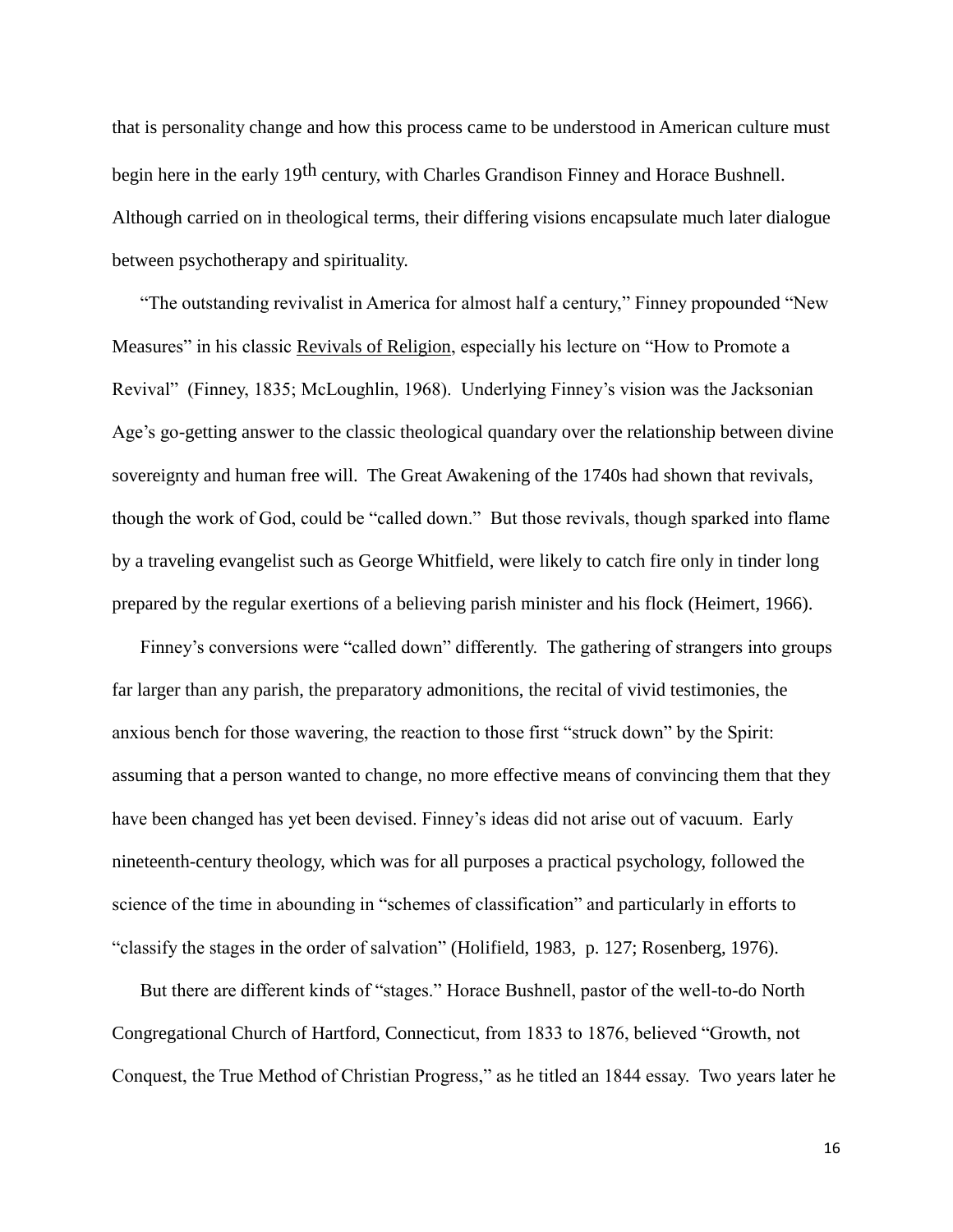began his "Discourse on Christian Nurture," in which he suggested that rather than expecting some dramatic conversion experience, a child of Christian parents should grow up not knowing himself as other than Christian. Education, not conversion, according to Bushnell, was the normal way of attaining change and wholeness (Bushnell, 1861; McLoughlin, 1968; Smith, 1965).

We are still some way from today's "psychotherapy" and "spirituality." Yet if what has been characterized as the mid-nineteenth-century "spiritual emptiness, moral confusion, and a yearning for intense experience" issued in "a new type of religious or spiritual practice," then that "institution of popular, unchurched religious psychology" remains with us (Cushman, 1990; Fuller, 1989). Some may think its expressions confined to television preachers or the "self-help" sections of bookstores, but elements of this approach may also be found in many therapeutic and more traditional religious settings. Unsurprisingly, those who ignore this possibility seem to become the most inextricably entangled in it (MacIntyre, 1981; Mercadante, 1996; Meyer, 1965).

This presents a difficulty for any effort to be judicious. The story of the relationship between psychotherapy and spirituality may easily be viewed as either tragedy or comedy, and it cannot be told without seeming the one or the other. For rarely in American history have psychotherapy and spirituality, in their interaction, been represented by the best in either's tradition or expression. No doubt due in part to the democratic style of American society, a kind of cultural Gresham's Law dictates that popularizations override careful analyses, with the result that both psychotherapy and spirituality know each other mainly by caricature. Although we are interested in neither tent-revival jerkings nor phrenology's racism, neither the panentheism of imported gurus nor the victimology encouraged by mail-order Doctors of Psychology, it is within the echoes of these excesses that we find the real story of psychotherapy and spirituality in the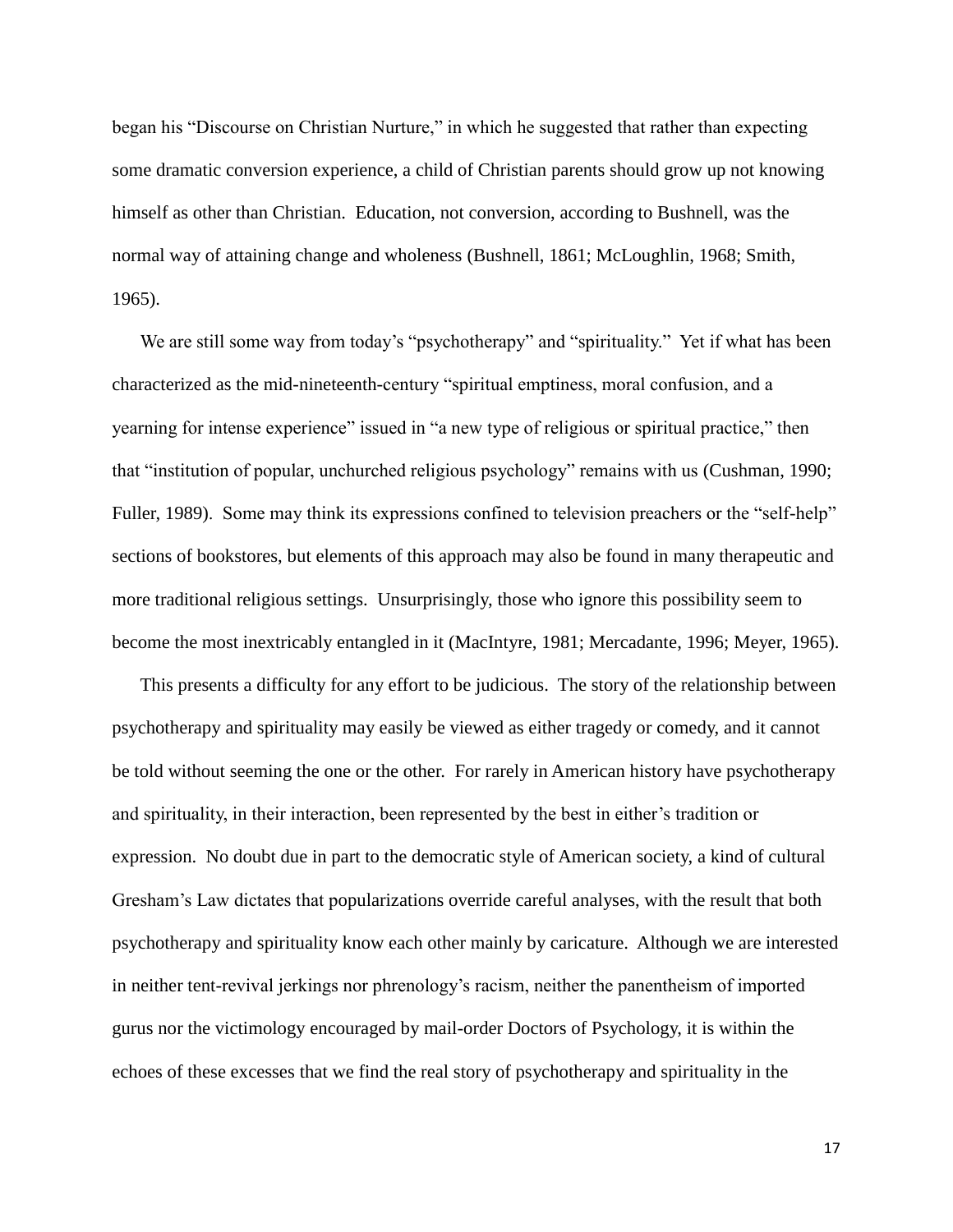United States, and so I ask readers of both camps to be patient with the elements of caricature that necessarily intrude into what follows.

For "the institution of popular, unchurched religious psychology" did not stop with spiritualism and mesmerism. The line of faith healers and mind-cures that runs from hypnotism and spiritualistic seances through New Thought, the Theosophy of Madame Blavatsky and the Unity School of Lee's Summit, Missouri, reached a temporary culmination in Mary Baker Eddy and Christian Science (Braden, 1963). The mind-cure approach at that point diverged into two streams: those that clung to spirituality as their chief therapeutic tool (New Thought etc.) and those that sought to bond with the newly emerging medical science that was studying personality dissociation as a phenomenon indicative of the subconscious mind (Emmanuel Movement). Those engaged in these endeavors contested "whether faith cures and moral therapeutics of neurotics were the same or to be distinguished, but meanwhile both disciplines taught methods for attaining serenity and peace of mind; both charged themselves with the task of resolving basic concepts of psychotherapy with correlative ones from Christian and Jewish doctrine" (Bromberg, 1975; Meyer, 1965).

But the story is even more complex, for the Emmanuel Movement, one grandparent of the self-help mutual-aid movement pioneered by Alcoholics Anonymous, had solid ties with the medical establishment of Boston and Harvard. Emmanuel has been styled "the first serious effort to transform the cure of souls in light of the new psychology," the core expression of "theology becomes therapy," but its form was uniquely shaped by the medical context of the turn-of-the-century northeastern United States (Holifield, 1983, p. 201).

In late nineteenth-century Europe, Kraft-Ebbing, Nordau, and Lombroso were setting forth ominous visions of human nature — of a dangerous self, sexual and aggressive. While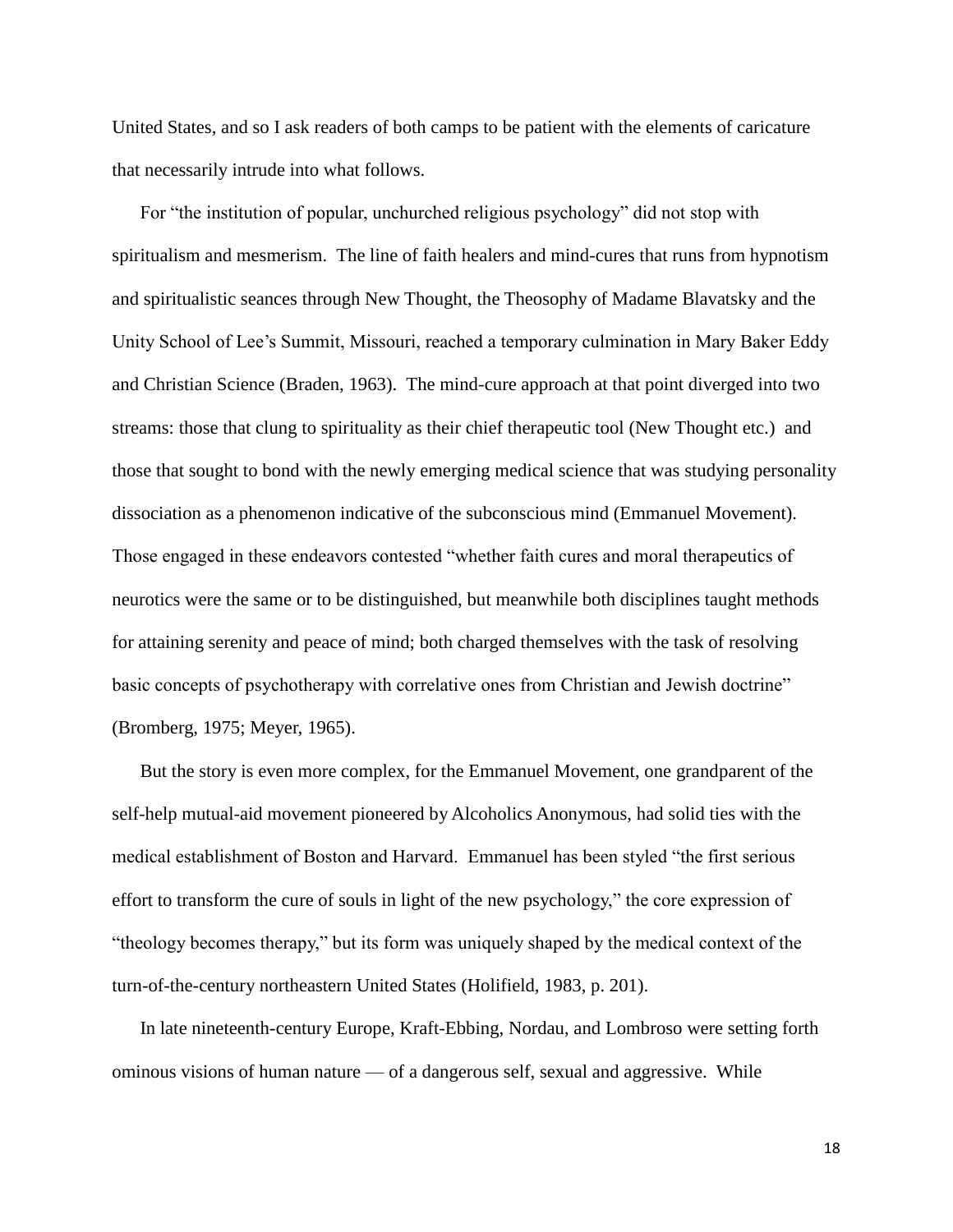Americans still relied on George Miller Beard and S. Weir Mitchell, whose moral exhortation became the backbone of the first generation of explicitly medical and psychological rather than religious advice manuals, Sigmund Freud began by the end of the century to dominate the European scene (Cushman, 1992; Hale, 1976). From the perspective of the history of understandings of the meaning of "human," Freud less offered a new departure than he reflected a classical reaction against Romantic, nineteenth-century optimism. Despite his animus against all forms of religious belief, Freud's recognition and embrace of "human doubleness" fit well with classic spiritual insight, and "the discovery of the unconscious," if stripped of the hermeneutics of suspicion, cohered well albeit in different imagery with the logismos of the fourth-century desert monks as well as with traditional understandings of "demons" and even "original sin" (Balint, 1968; Dodds, 1951; Rieff, 1966). Carl Jung, enamored of a still more different imagery, would achieve that stripping, but his apparent identification of the unconscious with the divine presented a different pile of problems that, ironically, opened the door of the modern imagination to even greater Romanticisms (Greenwood, 1990; Noll, 1995; Rieff, 1966; Satinover, 1994).

## 6. THE UNITED STATES IN THE TWENTIETH CENTURY:

In the United States, however, and especially in the neighborhood of Boston, the advent and popularity of Christian Science challenged and even frightened the medical profession, which found itself — in this pre-Flexner era — losing patients to a methodology that some found as effective while less painful and costly. This context lay behind the extension of the work with groups begun by Joseph Hershey Pratt for tuberculosis patients in 1905 to other homebound chronic sufferers, a project furthered by Richard Cabot and others of almost-as-awesome name at Massachusetts General Hospital. In the same year, two ministers at Boston's Emmanuel Church,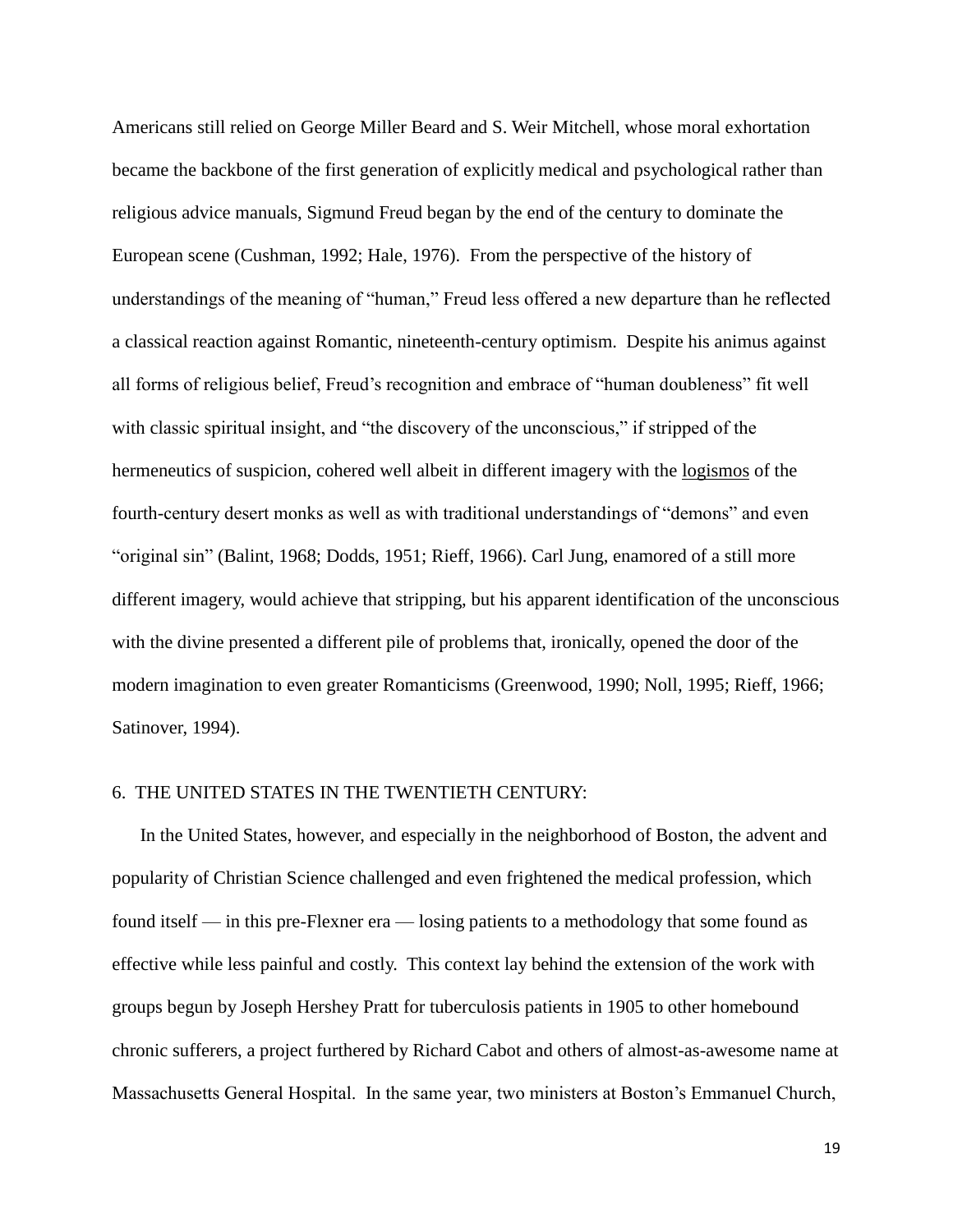Samuel McComb and Ellwood Worcester, who had been trained in the Leipzig laboratories of Gustav Fechner, began a clinic in which they sought to blend pastoral counseling with the latest medical and psychological knowledge and techniques. Soon, not only Pratt and Cabot but psychiatrists Isador H. Coriat and James Jackson Putnam were cooperating with the Emmanuel Mission (Hale, 1971; Holifield, 1983; McCarthy, 1984).

That cooperation began to sour in 1908 and was terminated in 1909, the year Sigmund Freud visited the United States to speak at Clark University. Freud's ideas were embraced with enthusiasm by a psychiatric profession uncertain of its identity at the dawn of its own professionalization. The acceptance of Freud, as the writings of Putnam make clear, was aided in no small degree by the threat posed by Christian Science and the frustration of the Bostonians' experience with the Emmanuel Mission (Hale, 1971; 1976).

There was yet another ingredient in this early twentieth-century mix out of which psychotherapy as we know it develops. The Mental Hygiene Movement — "the watershed of mental healing" — took life from Clifford Beers's 1908 autobiography, The Mind that Found Itself, a book that led noted psychiatrist Adolf Meyer to comment: "It looks at last as if we have what we need . . . a man for a cause" (Beers, 1908; Bromberg, 1975; Dain, 1980).

Preparing the way for all this and at times assisting it along was the psychology of William James, a Harvard professor who deeply respected the experience of "ordinary people," as his classic Talks to Teachers (1899) brilliantly attest. Philosopher as well as psychologist, James blended laboratory findings with common sense. His reliance on introspection and his respect for diverse and at times questionable manifestations of "the spiritual" rendered William James for many decades an unlikely avatar of "psychologist." James's clear identification with "the sick soul" and lightly veiled autobiographical references may indeed make him seem a forerunner of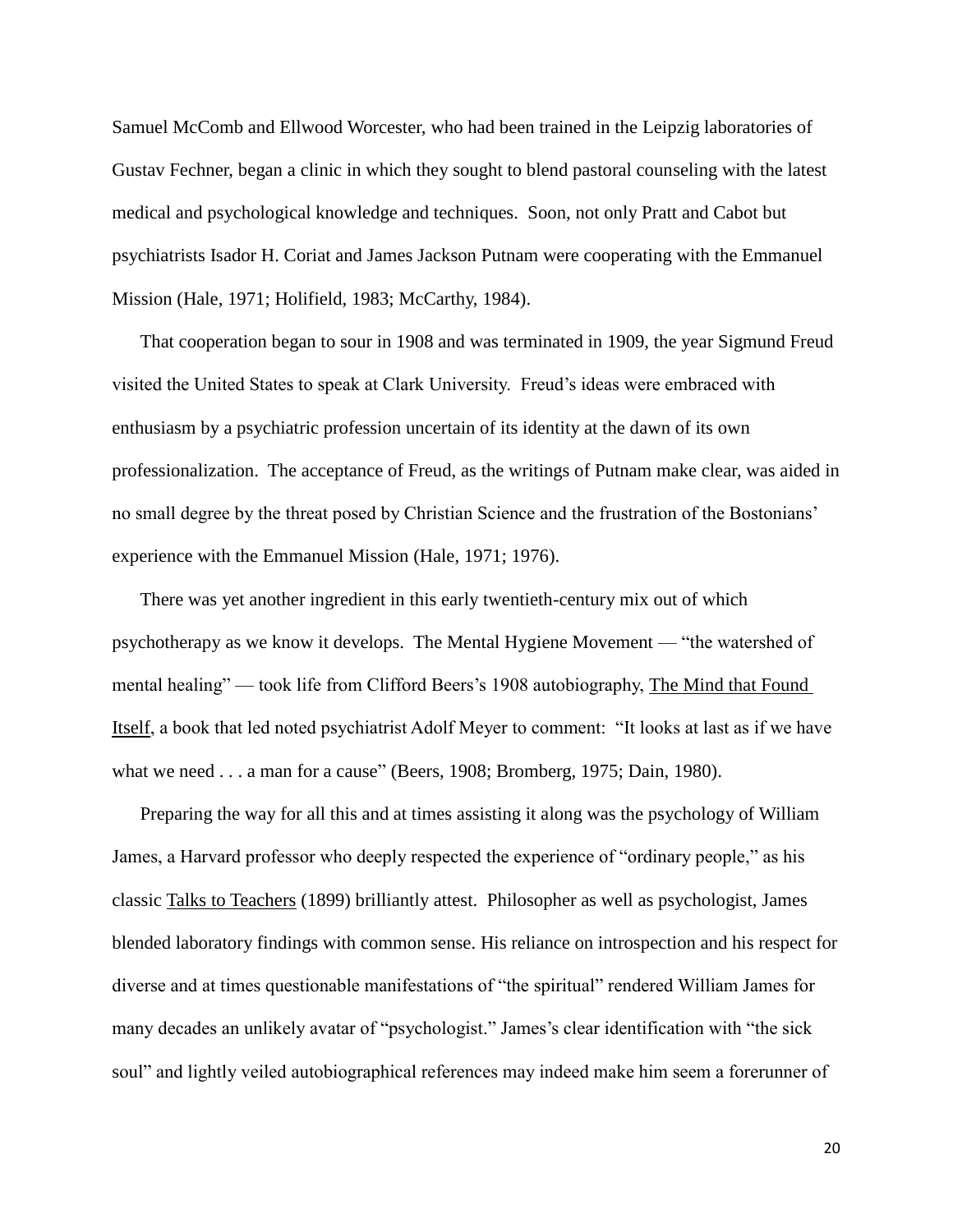late twentieth-century popular psychologies, as Donald Meyer accuses, or even the protoprogenitor of what has been termed "recovery porn" (Kurtz, 1996; Meyer, 1965). But there was more to the William James whose courage Freud admired and confessed to envying. James was a philosopher of the spirit attempting to revivify the classic virtues, not a panderer of therapies attempting to lure the masses into buying his books (Browning, 1980; Barzun, 1983; Zaleski, 1993-1994).

The rediscovery by Platt and Worcester and others of the power of groups as settings wherein individuals may in some way be "made whole" fit well with the insights of the Progressive era of the first nineteen years of the American twentieth century. But it also reflected the religiospiritual focus on "gathered community" that has found so many expressions throughout history, from "chosen people," to ecclesia, to the development of cenobitic monasteries out of the desert anchorite experience, to the construction of the "city on a hill" that John Winthrop understood the Puritan adventure of colonizing New England to be, to the utopian communities and later communes that continually pop up on the American scene, although not in the decade of the 1920s. For both spirituality and psychotherapy followed the larger culture in losing sight of that communitarian vision in the decade that followed the blunting of Progressive insight in the aftermath of "The Great War."

### 7. THE TWENTIES TO THE FIFTIES

In the 1920s, according to the familiar stereotype, the inhabitants of the United States passed through a prolonged adolescence, testing newly found freedoms in a context of mood-swings that ranged from carefree exuberance to disillusioned cynicism, but virtually always styled with selfconscious posturing (Leuchtenburg, 1958). Although a victorious power that had made the world "safe for democracy," America became isolationist, as signaled by the halt of immigration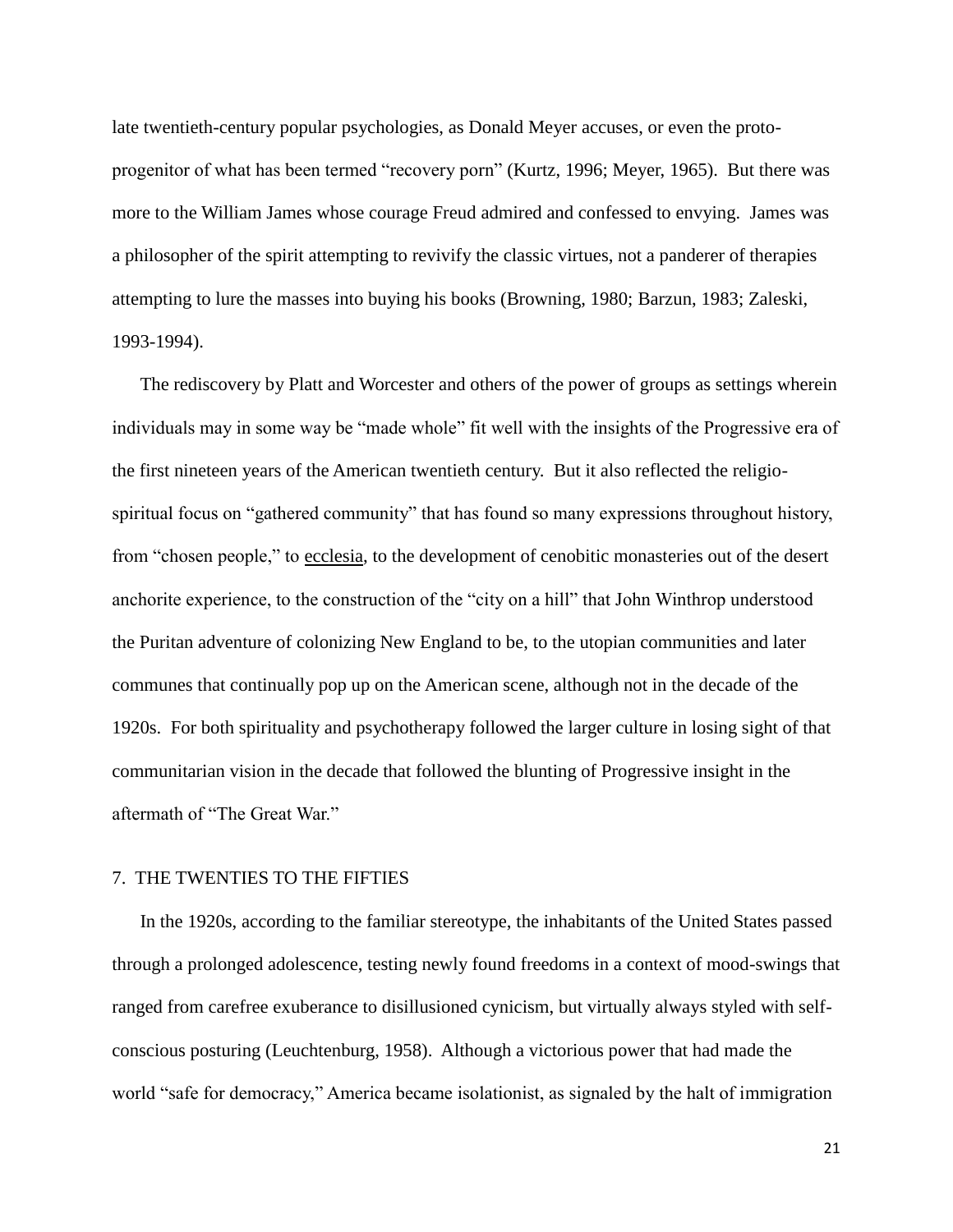by the Johnson Acts of 1921 and 1924. A buoyant consumer economy was maintained, for a time, by the continuing move from farms to cities and the new availability of consumer credit with which to purchase new "consumer durables" such as automobiles, refrigerators, radios and more that poured off factory assembly lines untroubled by a labor movement effectively squelched in the post-war Red Scare (Bernstein, 1966).

As false for most Americans as were the stereotypes of Jazz Age flappers and wide stock ownership, that broader population also changed during this decade, largely as a result of the relentless drumbeat of new advertising techniques pioneered by Edward Bernays, who rarely let clients forget that he was a nephew of Sigmund Freud. If the elite embraced Freudian psychoanalysis or their understanding of it, which emphasized the evil of repression and the power of sex, the greater part of the population became laboratory specimens for the behaviorist manipulations of followers of John Broadus Watson (Baritz, 1960; Lears, 1994; Susman, 1984). To critics such as T.S. Eliot, what united both apparently contradictory psychologies psychoanalysis and behaviorism — was their demeaning of human freedom and thus of human beings (Eliot, 1943). In a decade when eugenic thought was chic as well as prevalent and the concept of "lesser races" undergirded immigration "reform," few noticed that demeaning, except for the Blacks and Catholics and Jews thrust into that category, all of whom also just happened to adhere to religious visions that rejected such ideologies (Frazier, 1964; Cone, 1984; Broderick, 1963; Rosenberg, 1976).

The self-conscious adulthood of 1920's adolescence also embraced disillusionment, often without much analysis of whether what was rejected was really illusion. Under the impact of the birth of Fundamentalist religion with the publication of The Fundamentals between 1905 and 1910, the Protestant churches, the usual vehicles of spirituality in the United States up to that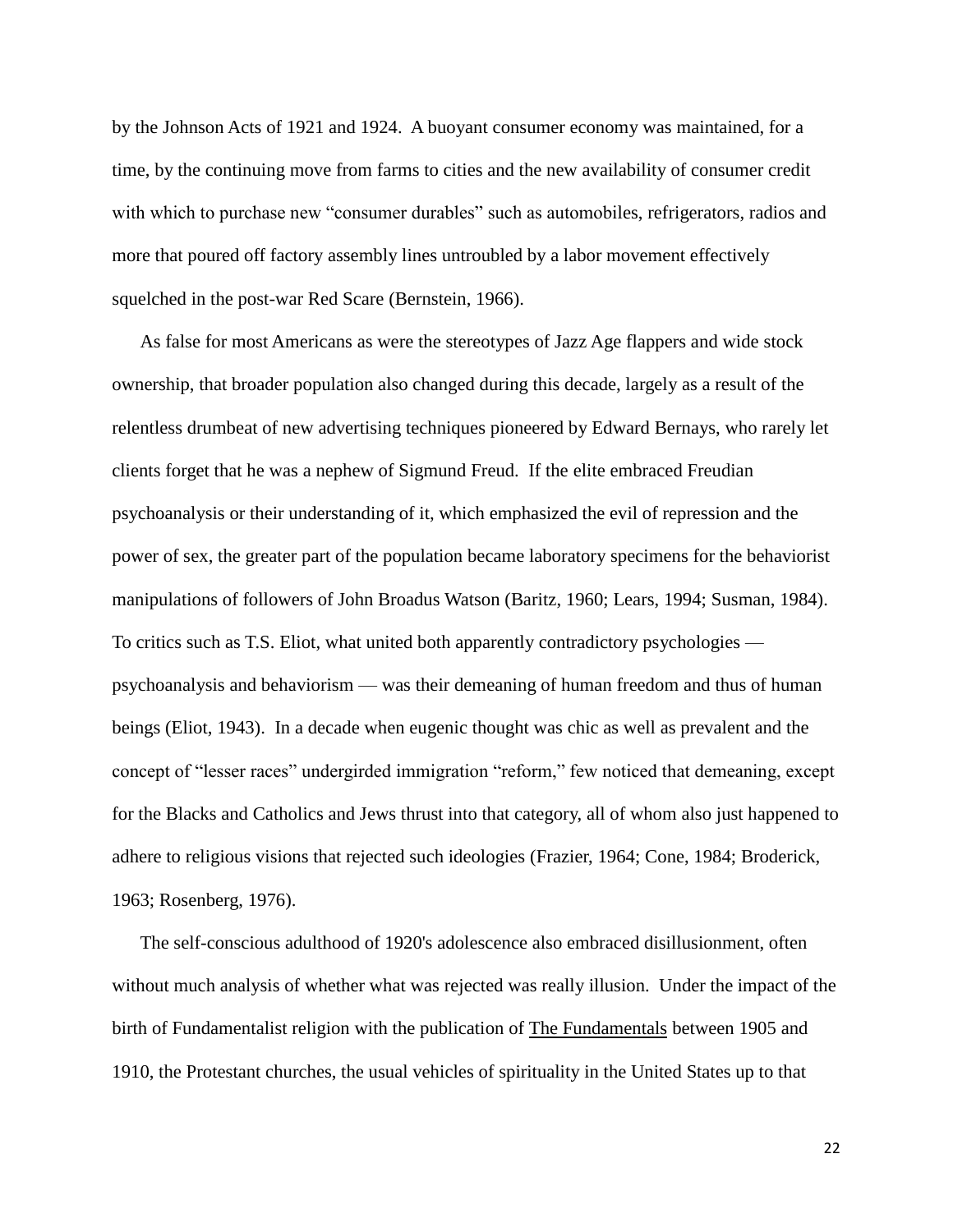time, became mired in the politics of "The Fundamentalist Controversy" and increasingly irrelevant for a significant part of the American people (Furniss, 1954). The works of psychologist James Henry Leuba and others, meanwhile, more and more seemed less to explain religion than to explain religion away (Wulff, 1991, pp. 47ff).

More significantly for the relationship between psychotherapy and spirituality, the 1920s gave a twist to the Progressive Age's faith in experts, who seemed to many progressively to become more dictators than helpers (Bledstein, 1976; Lubove, 1965). As cultural historian Christopher Lasch has detailed, the extension of psychology's focus from child guidance to child rearing devalued immigrant religious traditions and shifted the prestige of expert authority from the extended family to professionals, a doctrine assiduously spread through the public school system (Lasch, 1977). The Mental Hygiene movement, in summary, "applied the bourgeois values of quantification, objectification, and cleanliness to the realm of emotional and psychological complaints" (Cushman, 1995).

The popular psychologies of the decade were hardly better. Followers of Dubois and Coué pursued their goals, convinced of the power of implanted ideas over the will (Coué, 1922). A decade supposedly ruled over by the contradictory insights of Watson's behaviorism and Freud's psychoanalysis actually found most citizens completing a change begun in the 1890s: from a valuing of character, the focus shifted to personality and eventually to the enthronement of celebrity personalities whose ability to sell products made them more and more a dominant force in American society (Lears, 1994; Susman, 1984).

And what of spirituality? In the seminaries, the influence of John Dewey, especially his Democracy and Education (1916), shaped the nascent pastoral care movement. In the same period, clergyman Anton Boisen, supported by the enduring noblesse oblige of the Harvard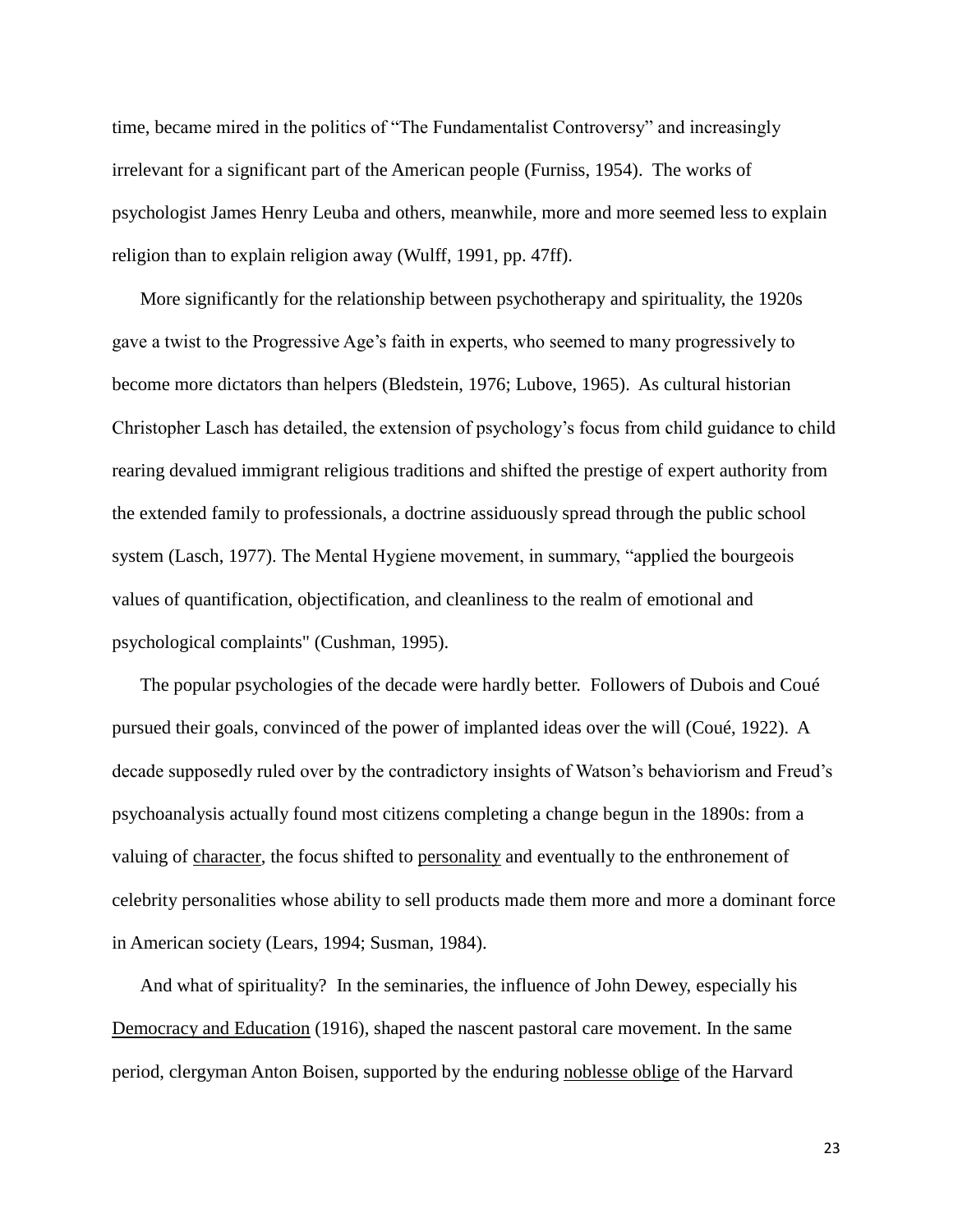hospitals' Richard Cabot, began training seminary students at Worcester State Hospital, a program that would evolve into clinical-pastoral training (Boisen, 1936; Holifield, 1983, pp. 222- 229).

This impetus to the merging of psychotherapy and spirituality was blunted if not broken by the Great Economic Depression that followed upon October 1929, bringing to America the vision of human finitude that had dawned on Europe in August 1914 (Barrett, 1958). The Depression of the 1930s dampened the ardor of most clergy and "applied psychologists," but the more extreme religio-philosophical movement rolled on. Divine Science, Universal Science, Life Science, Jewish Science, and later Scientology, served thousands (Braden, 1963; Bromberg, 1975, p. 179).

But more was going on. In 1932, the same year his brother Reinhold published Moral Man and Immoral Society, Yale's Helmut Richard Niebuhr translated Paul Tillich's The Religious Situation, which argued that genuine religion was antithetical to the illusion that cultural values, even those of human health and well-being, were the values of God (Niebuhr, 1932; Tillich, 1932). Some psychotherapists took to heart the insights of these "crisis theologians." Rollo May's 1939 The Art of Counseling presented human beings as "finite, imperfect, and limited," their consequent insecurity driving them to prideful self-will. May expressed wariness of optimism about "growth" and its attendant assumptions that more enlightenment, education, and ethics could transform the personality. Reflecting the formulations of neo-orthodox thinkers, he suggested that human life was marked by an unending conflict between freedom and determination (May, 1939).

But soon the twin victories over the Depression and the Axis powers restored confidence in experts and heightened reliance upon professionals. Still, there were doubters, and psychological and theological thinkers alike wrestled with the realities of the roles taken by Europe's most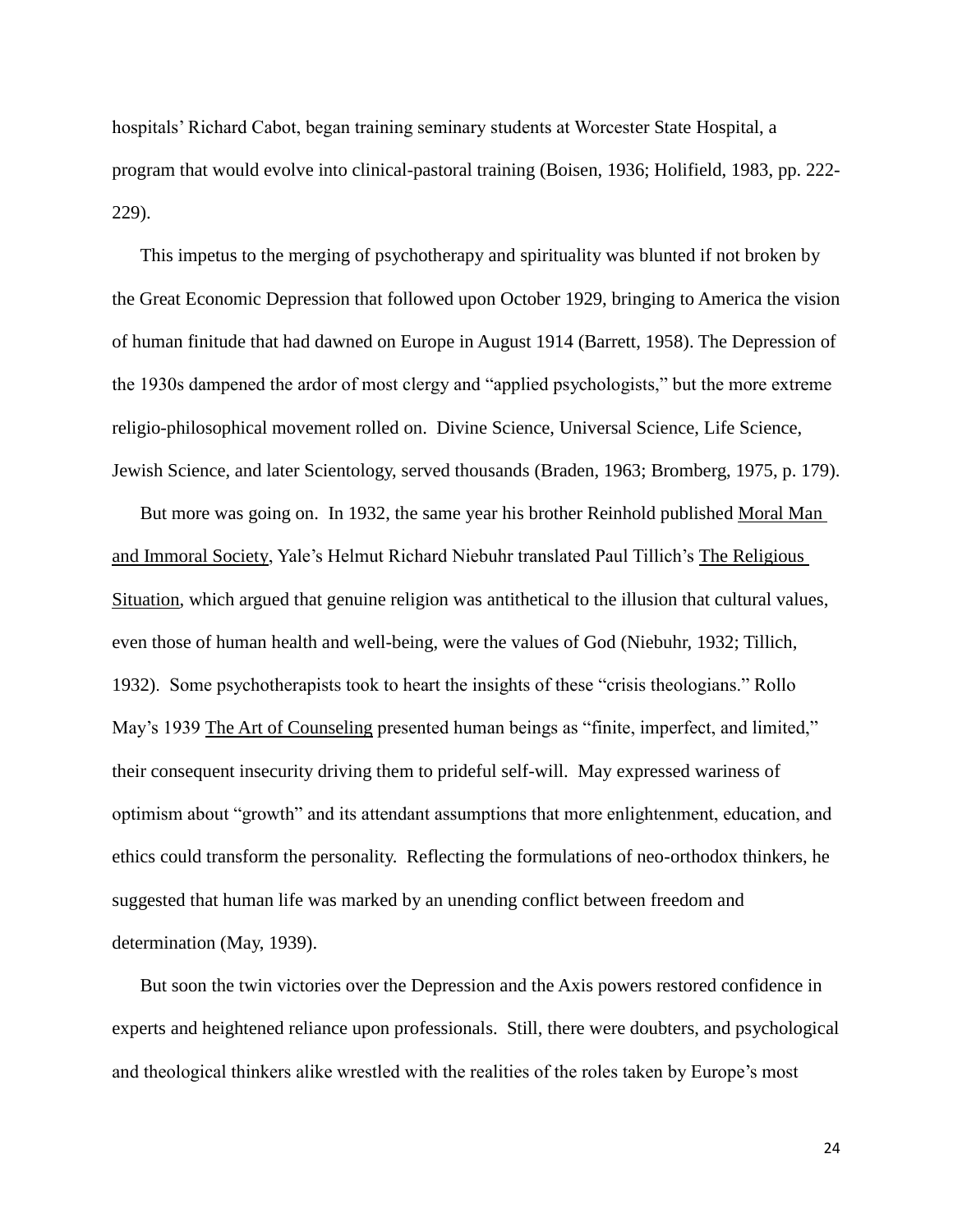"civilized" peoples in the extermination camps of the Holocaust (Lifton, 1986).

# 8. THE POST-WORLD WAR II SCENE

Chastened by the Holocaust and the realities of nuclear power in an era of Cold War, a variant of existentialist insight emerged in the psychotherapeutic thought of the post-war period, a variant that blended psychotherapeutic and spiritual insight in ways not seen before. Set forth most explicitly by concentration camp survivors such as Viktor Frankl, this understanding of the human condition and its emotional disturbances cohered well with the neo-orthodox theology that had emerged in the 1930s, and it gained slow adherence into the 1950s when it was overtaken by the "Peace of Mind, Heart, and Soul" of popularizers Norman Vincent Peale, Fulton J. Sheen, and Joshua Loth Liebman, in what became the customary Herbergian Protestant, Catholic, Jew formulation (Frankl, 1955; 1959; Herberg, 1955; Liebman, 1946; Peale, 1948; 1952; Sheen, 1949). In some ways the Eisenhower decade of the 1950s marked both the high point and low point of American religious spirituality, as evidenced less in the addition of "under God" to the Pledge of Allegiance or of "In God We Trust" (with large unconscious irony) to American coinage, than by President Dwight David's Eisenhower heartfelt affirmation that "Our government makes no sense unless it is founded in a deeply felt religious faith — and I don't care what it is." (Quoted, and emphasis added by, Herberg, 1955, p, 84, citing the New York Times of December 23, 1952.)

At various times in this era, a "third psychiatric revolution" was proclaimed. The term signified for some the revolt of psychologists against the medical model, the new emphasis on "a full life" issuing in new schools of psychotherapy that had a somewhat sociological flavor (Bromberg, 1975, p. 276). Others used the phrase to denote a restoration of religious insight to psychotherapy (Stern, 1954) or the growth of a spiritually-based group therapy (Mowrer, 1964a,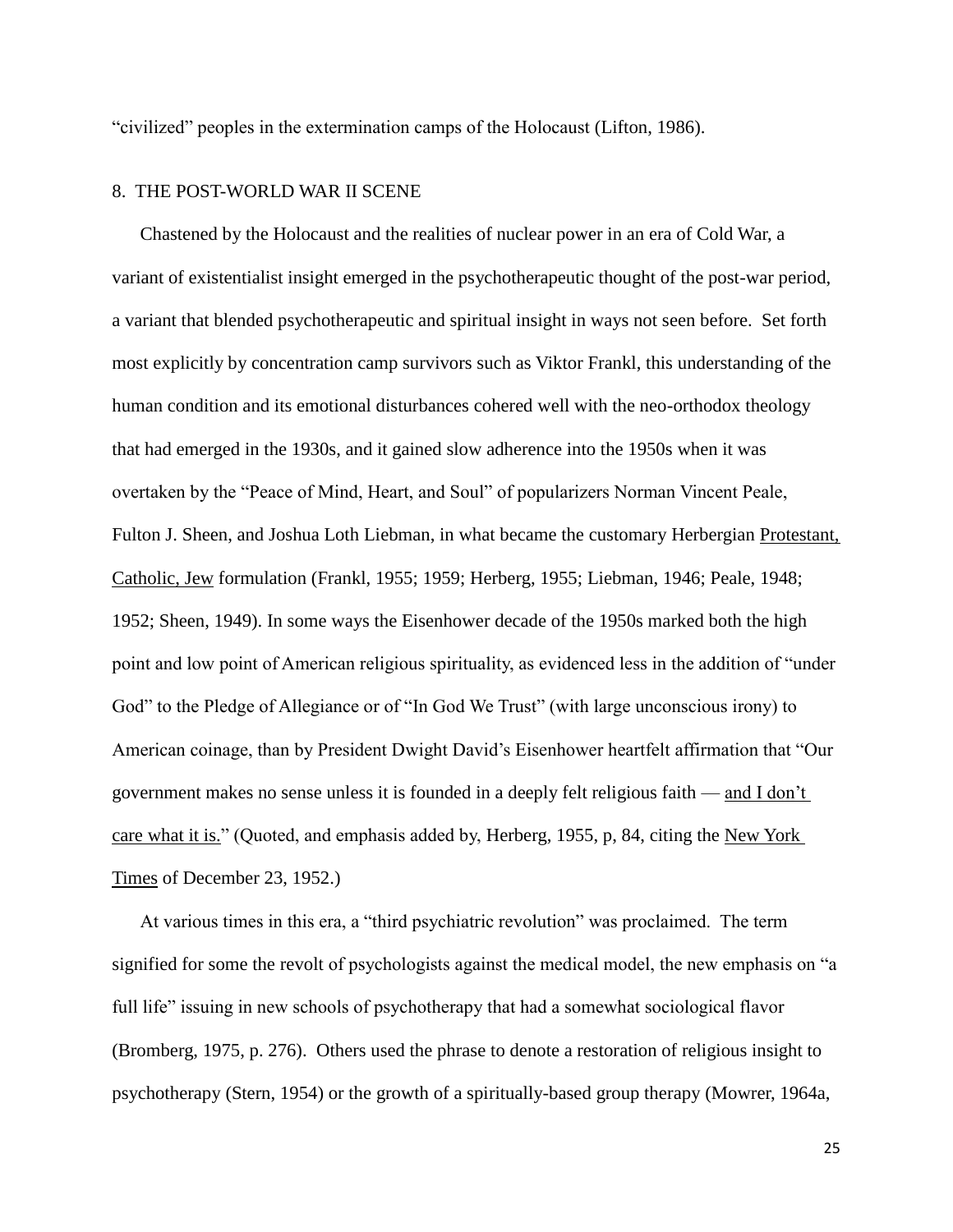b). But perhaps most significant in the late 1950s was theologian Wayne Oates's critique of the positive thinkers for treating personality as a reflex mechanism subject to prudential ethics and wishful voluntarism. Such an approach, Oates observed, ignored the self's internal contradictions, overlooked the necessity for people to accept their limitations, and presented religion merely as a crutch to be used for narrowly personal benefits (Oates, 1955, 1957).

The decade of the 1960s, with its assassinations, flower children and anti-Vietnam war agitation, marked the beginning of a kind of confluence between psychotherapy and spirituality. In the wake of such as Peale and Blanton and the "Peace Movement" of Liebman and Sheen, an American psychotherapy derived from Karen Horney and Harry Stack Sullivan and an "ego psychology" largely imported from Britain seemed to open new possibilities (Guntrip, 1973; Horney, 1950; Sullivan, 1947). Finding both classic spirituality and classic Freudian insight "too dark and gloomy," sufferers and therapists and spiritual guides united in rediscovering the "goodness" of the self. Classic thought, whether Freudian, Christian, or Jewish, had a deep awareness of the human potential for evil, a reality increasingly ignored by 1960s and later psychotherapeutic thought, both popular and academic. Both Freud and the classic psychologies as well as the classic spiritualities, that is to say, remained profoundly aware of human duality, a vision lost or obscured by emergent expressions of psychotherapy and spirituality less rooted in history than in the day's tie-dyed T-shirt, inspirational poster, and smiley-button markets (Wulff, 1996, pp. 55ff offers a useful summary from the viewpoint of psychology).

Meanwhile, from the National Training Laboratory for Group Development emerged the "encounter" and "growth" movements, "T-groups," "Sensitivity Training" and a humanistic psychology that, although in some ways "spiritual," soon became virtually indistinguishable from the utopianisms that had flourished with similar brevity in earlier ages. The "human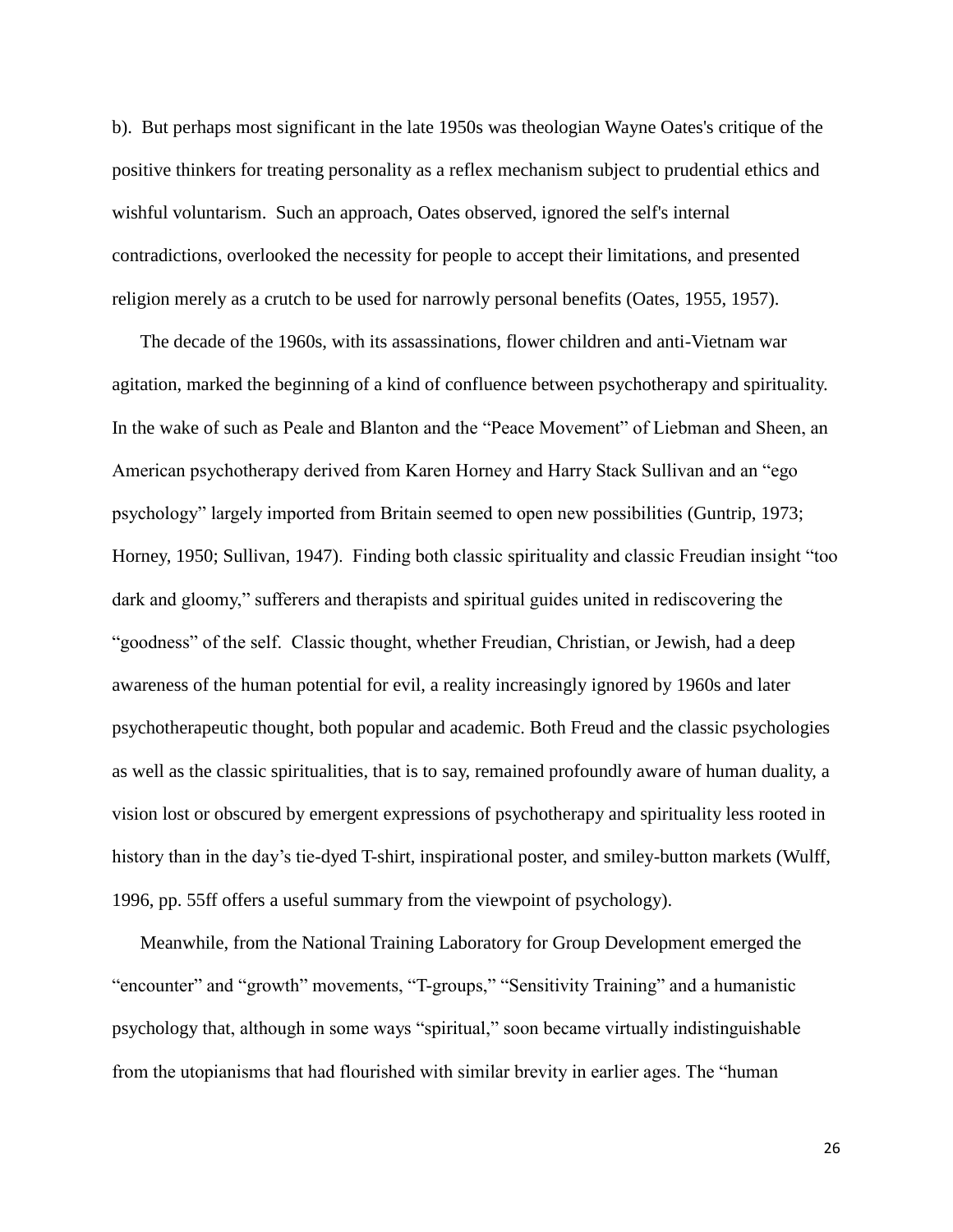potential movement" offered a therapeutic ethic that insisted on the distinction between the conventional public self and the true inner self. Such a distinction found expression in a persistent tendency to exalt the values of "honest" self-expression and a communal intimacy that furthered the ongoing repeal of reticence. The decade saw a by-now familiar litany of honorific words became part of the popular vocabulary of what might still be loosely called "virtue": openness, honesty, tolerance, sensitivity, and self-realization (Bromberg, 1975; Gurstein, 1996; Holifield, 1983, p. 310).

The psychoanalysis of Carl Jung, meanwhile, emphasized the "process of individuation" and recognized that religious ideas had a place in psychotherapy. Many spiritually-inclined individuals found help in Jungian insight; many others find Jungian quasi-theism less mystical than obscurantist. Similar difficulties confronted those who turned to Asian spiritualities. In contrast to the rational psychotherapy of the Western world, which seeks causes and attempts adjustment to the social environment, and in contrast to the traditional spiritualities of the Western world, which glory in the goodness of creation, Eastern philosophies are therapeutic in that insight into the essential emptiness of the universe leads to freedom from desire, misery, and anxiety (Bromberg, 1975, pp. 334ff). Such approaches have always appealed to some; they rarely are embraced by many.

For those concerned about spirituality, the emphasis on self-realization and its synonyms soon lay bare the problems of the flirtation of the spirituality of the pastoral theology movement with psychotherapy. Following the lead of the neo-Freudians, many theologians adopted an ethic of self-realization that defined "growth" as the primary ethical good, a vision directly contrary to much spiritual insight. Then the oil-price shocks of the later 1970s and increasing concern about ecology began to call into question such assumptions (Page, 1996; Schumacher,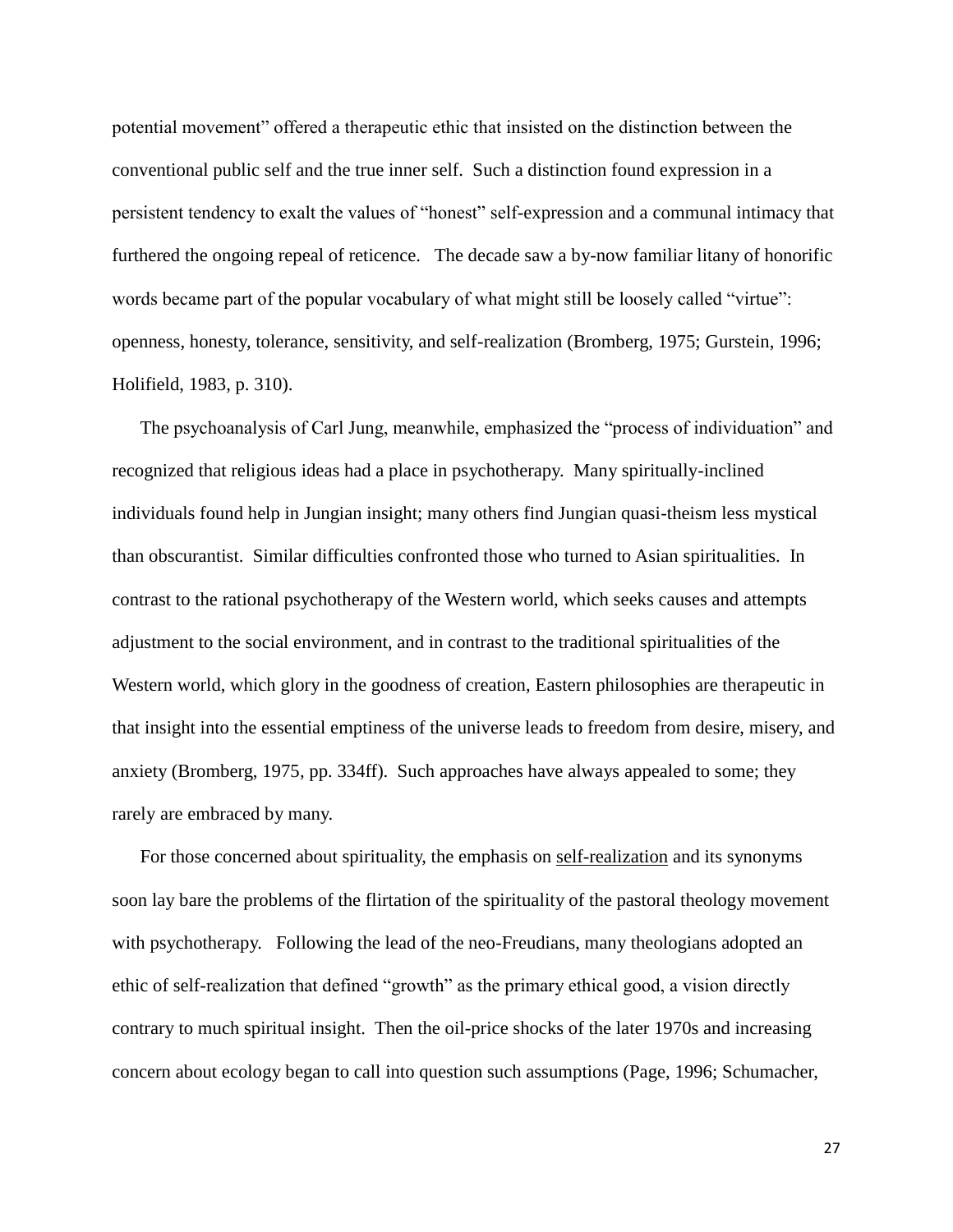1973).

A memorable scene captures the divide that existed between spirituality and psychotherapy in this era. Theologian Paul Tillich's final public appearance was a dialogue with psychologist Carl Rogers. The two disagreed about the ambiguity of human nature. Rogers believed that "estrangement" was imposed by cultural institutions. Tillich held that it was a tragic and inevitable component in any process of maturation. Rogers argued that for the modern world, God was dead, and he wondered why Tillich continued to use a religious vocabulary. Tillich insisted that scientific language is always limited in scope and that only the language of religious symbol and myth could point beyond itself to the unconditioned Ground of all existence (Holifield, 1983).

But more was going on even at the time. The late 1950s saw the beginnings of a psychotherapeutic revolt against the medical model (Bromberg, 1975, p. 276). Also, although O. Hobart Mowrer's denunciation of "acceptance" as "cheap grace" was not much heeded, the later 1960s saw a movement by the explicitly spiritually-rooted away from what came increasingly to be regarded as a psychological approach criticized as "a sterile and introverted Narcissism of I for Me by Myself" (Lasch 1978). Without abandoning the ideal of acceptance, some pastoral writers began to talk about the importance of "confronting" people with the need to face and change their destructive patterns of living. Two decades later, this approach encountered its own limits when the over-extension of the Twelve-Step program pioneered by Alcoholics Anonymous became ensnared with an ever-broadening concept of "addiction" (Bregman, 1996; Kurtz, 1996; May, 1988; Mercadante, 1996).

### 9. THE CURRENT SCENE ON THE EVE OF THE MILLENNIUM

Other essays in this volume detail the current scene. I hope to tie together the broad story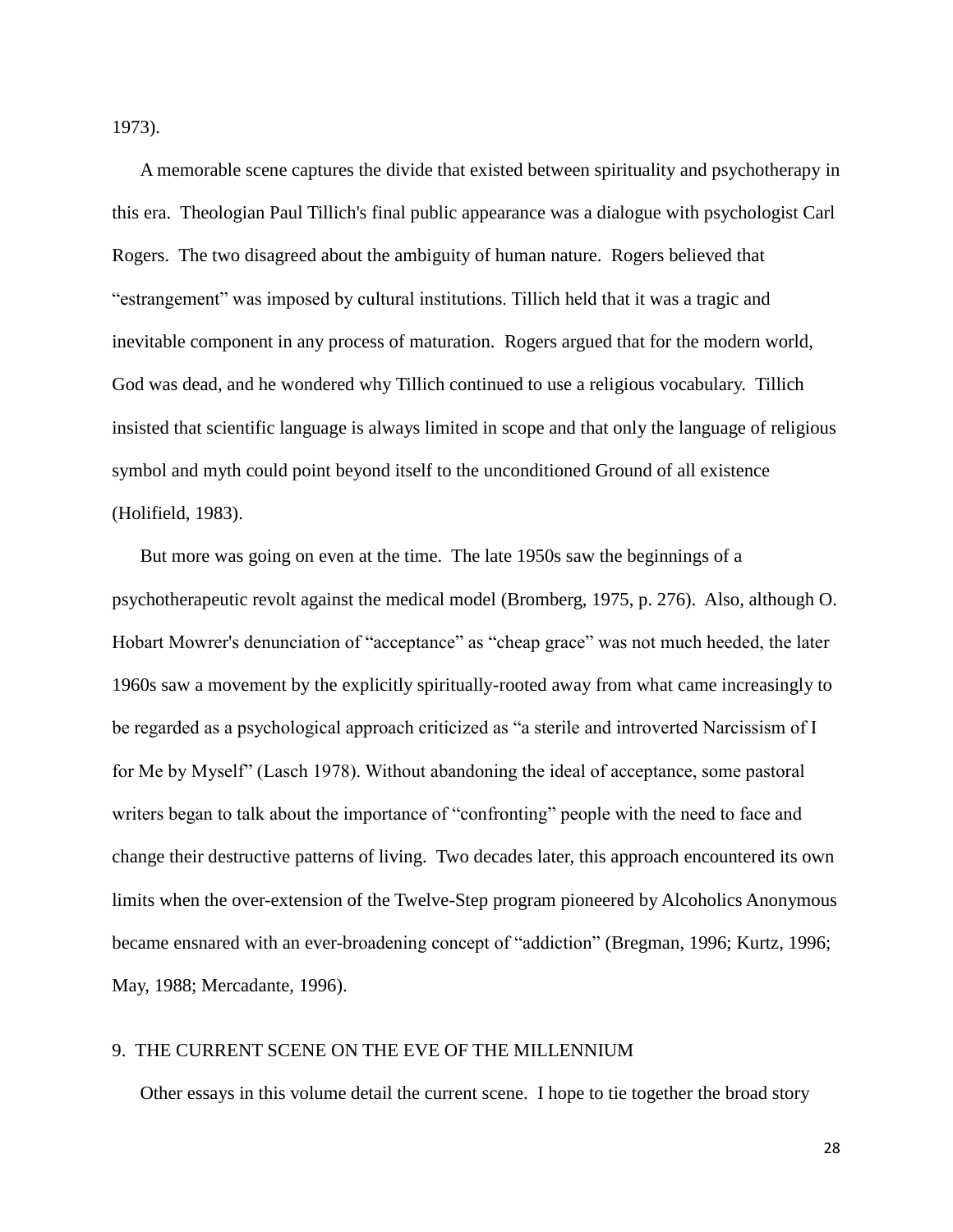limned above by concluding with a few observations suggested by study of the history of the relationship between psychotherapy and spirituality. From Hans Selye on stress in the 1950s, through 1960s' Transcendental Meditation and "The Relaxation Response" as presented by Herbert Benson in the 1970s and after, through the efforts to harness ecstasy by Richard Bucke, Edgar Cayce, Carlos Casteneda, Alan Watts and Timothy Leary, to the popularizations of Larry Dossey, Depak Chopra, Joan Boryshenko, and Caroline Myss as well as renewed interest in American Indian spiritual healing practices, the continuing assumption of an interface connecting physical medicine as well as psychotherapy with spirituality leads some to see dawning a new and promising rapprochement among them (Siegmund, 1965). This vision is furthered financially by Sir John Templeton, whose munificence in awarding prizes and sponsoring publications and conferences on the topic helps the willingness of students to immerse themselves in this still academically unpromising area.

A federal Office of Alternative Medicine meanwhile scandalizes some even as it brings hope to others. Modern scientific medicine — and psychotherapy claims to be scientific even if not strictly medical — was born out of the rejection of what Ahlstrom (1975) termed "harmonial piety," a view of the world "in which spiritual composure, physical health, and even economic well-being are understood to flow from a person's rapport with the cosmos." Is such harmonial piety a necessary sequella of holistic vision? Some day, perhaps, efforts to prove the existence of God will have a DSM diagnostic category — which will likely suit the age's saints just fine: Mystical and spiritual experience exists in a different category than "proof." Still, some will always be intrigued by attempts to demonstrate the material effects of some spiritual cause. Given that most individuals intuit in themselves some unity of the physical, mental, emotional, and spiritual, there is always hope that we can know more about those aspects and their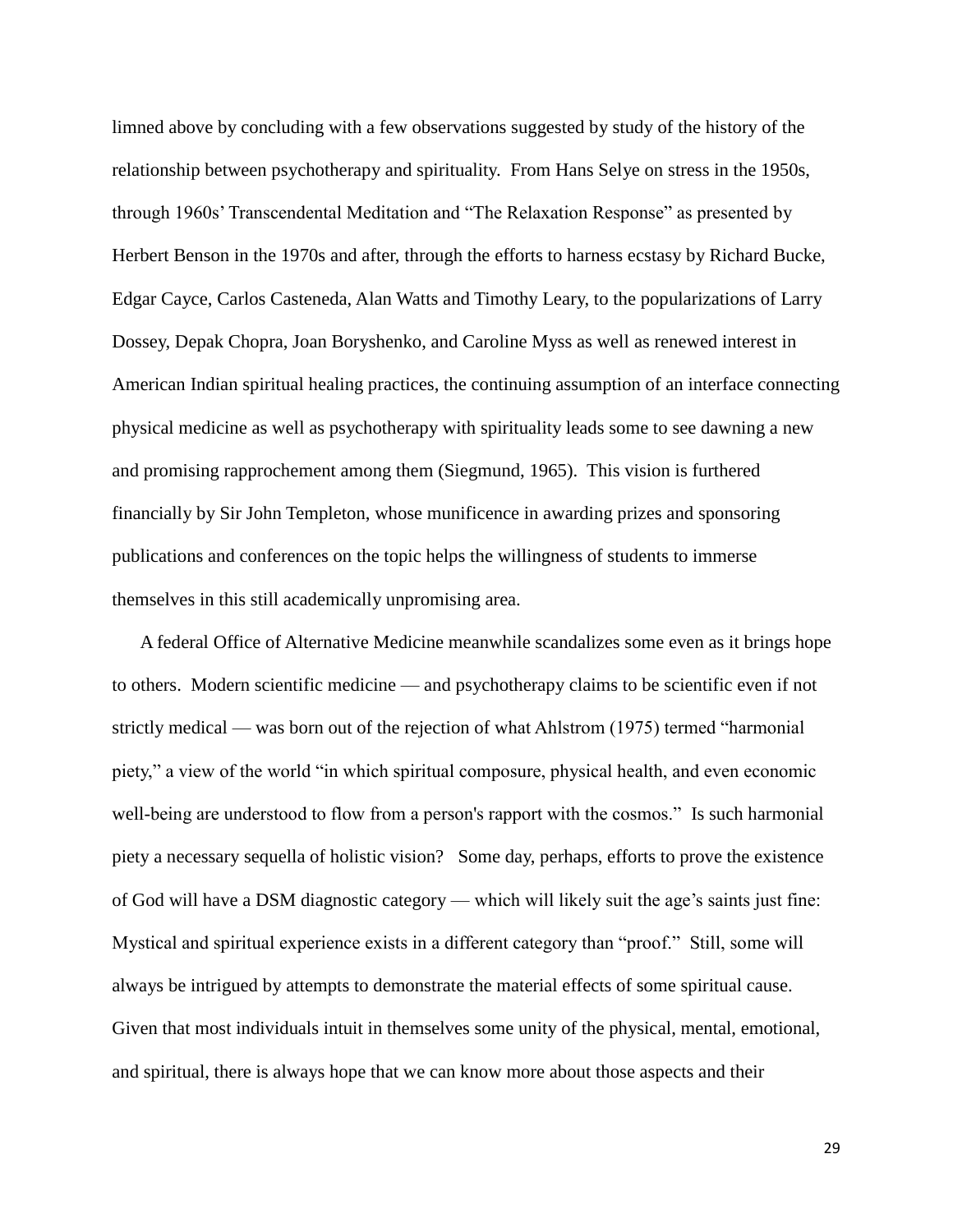relationship, especially in ourselves.

Others will no doubt continue to resist such trends, seeing them as just another in the long parade of the spiritually deprived attempting to fashion in their own image a "God of the gaps." More impressed by the mystical tradition than by rational psychologies, these rejoice in an ecumenism that makes it possible for those rooted in varying religious traditions to draw on the spirituality of each other. In part inspired by Jungian insight and its Campbellian popularization, others incorporate insights from East Asian religions into current mental healing techniques (Bromberg, 1975, pp. 334 ff.; Campbell, 1988). At least since the 1960s also, "New Religions" have converged on the idea of altering human consciousness. "Altering human consciousness" can of course be attempted with or without chemical assistance (Bromberg, 1975, p. 336; Clark, 1969; James, 1902). But as Martin Marty observed: "Wheresoever two or three yoga or Zen students gathered, conversation almost never had to do with intellectual constructs but with liberation from them" (Marty, 1989, p. 142).

For those who primarily observe, thus falling under harsh strictures from many representatives of both psychotherapy and spirituality, the main question today is "Which psychology, Which spirituality?" Large differences remain unresolved in understandings of the relationships between asceticism and repression, a problem hardly solved by the careless calling of medieval saints "anorexic" or the irresponsible labeling of monasticisms as vehicles for escape (Wulff, 1991).

Another area of divergence between at least some forms of psychotherapy and spirituality involves discretion, reticence, and privacy. The psychotherapeutic mind-set, rejecting "repression," tends to favor the free expression of thoughts and feelings (Bromberg, 1975, pp. 270 ff.). At first, this applied only or mainly in the therapeutic setting, but popularization of these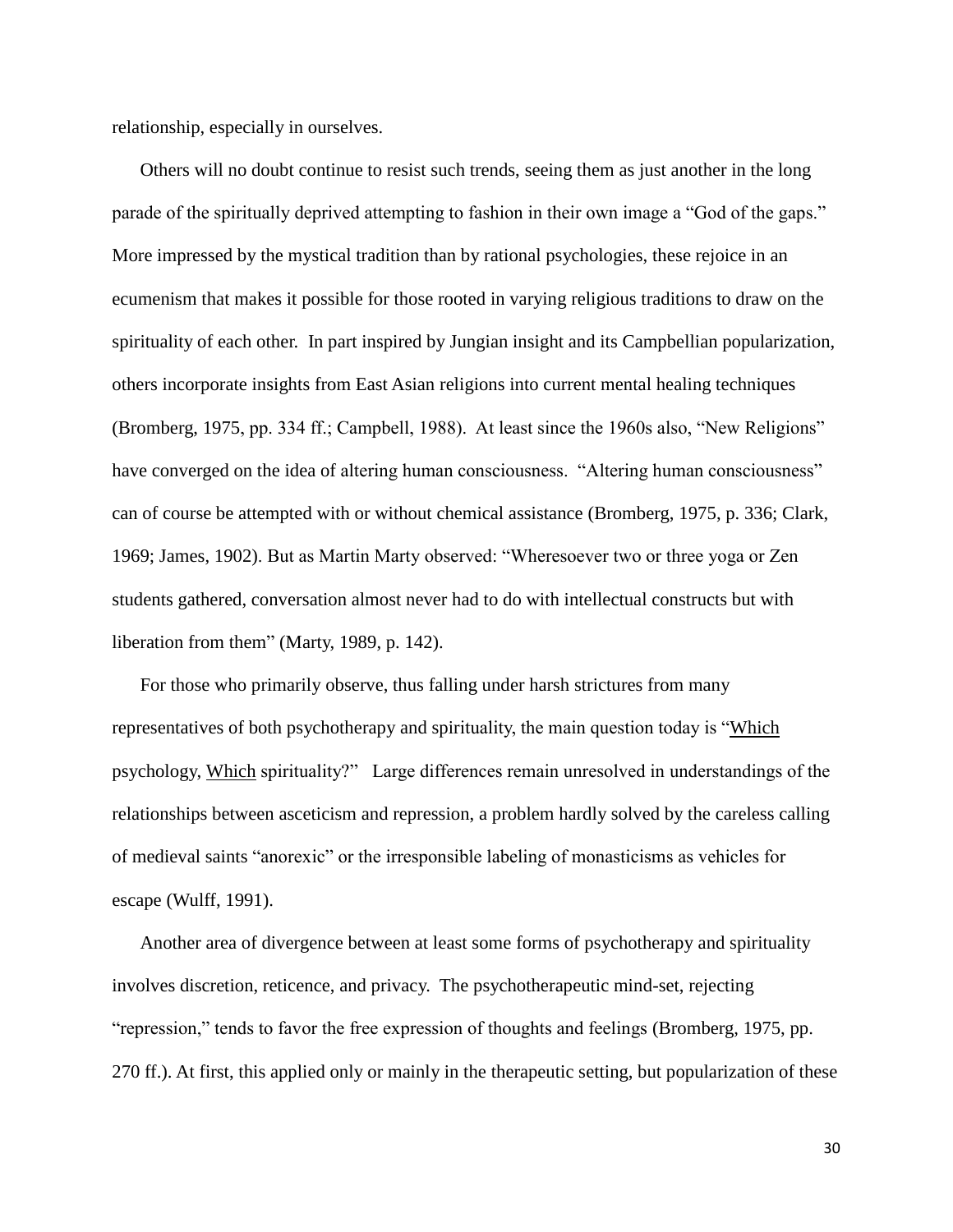ideas has extended the practice variously named "letting it all hang out" and "honest sharing" to all areas of life and experience. Spirituality, because its concern is a different kind of human vulnerability, in general retains a mistrust of sheer spontaneity not because it is "evil" or to be "repressed" but out of a hesitancy to intrude upon others, a concern lest the destruction of privacy and the devaluing of the sense of shame issue in the progressive loss of those traits and characteristics that are precisely the most human as well as the most humane (Gurstein, 1996).

Related to this divergence is a different emphasis on the relationship of "rights" to "responsibilities" and the ways of thinking about the wrongs done to one. Influenced by contemporary legalism, psychotherapy tends to present its insights in terms of "rights" and "empowerment." Spirituality has always been more aware of responsibilities. Not unrelatedly, the psychotherapeutic approach, especially in its more popular manifestations, attends to how one has been wronged. While the term victim may be eschewed, discovering experiences of victimization seems to be what much contemporary psychotherapy is all about. The classic tradition of spirituality, while it does not advise ignoring injuries received, suggests that these be viewed in the context of the injuries one has inflicted on others. "Self-esteem" seems the highest goal of many psychotherapies; spiritualities usually present "self-centeredness" as the bane of spiritual existence. Those two visions are compatible, but often those promoting one or the other seem to ignore that reality (Adelson, 1996; Glendon, 1991).

And so we conclude with more questions than answers. Can the classic virtues and vices retain any meaning in a culture that worships "the market" as God, a system that defines greed and envy as economic necessities? Spirituality in all its forms has always begun by urging renunciation. Can psychotherapy, which is essentially the tool of any culture it serves, share that vision? (Cushman, 1992, 1995). Both psychotherapy and spirituality have to do with the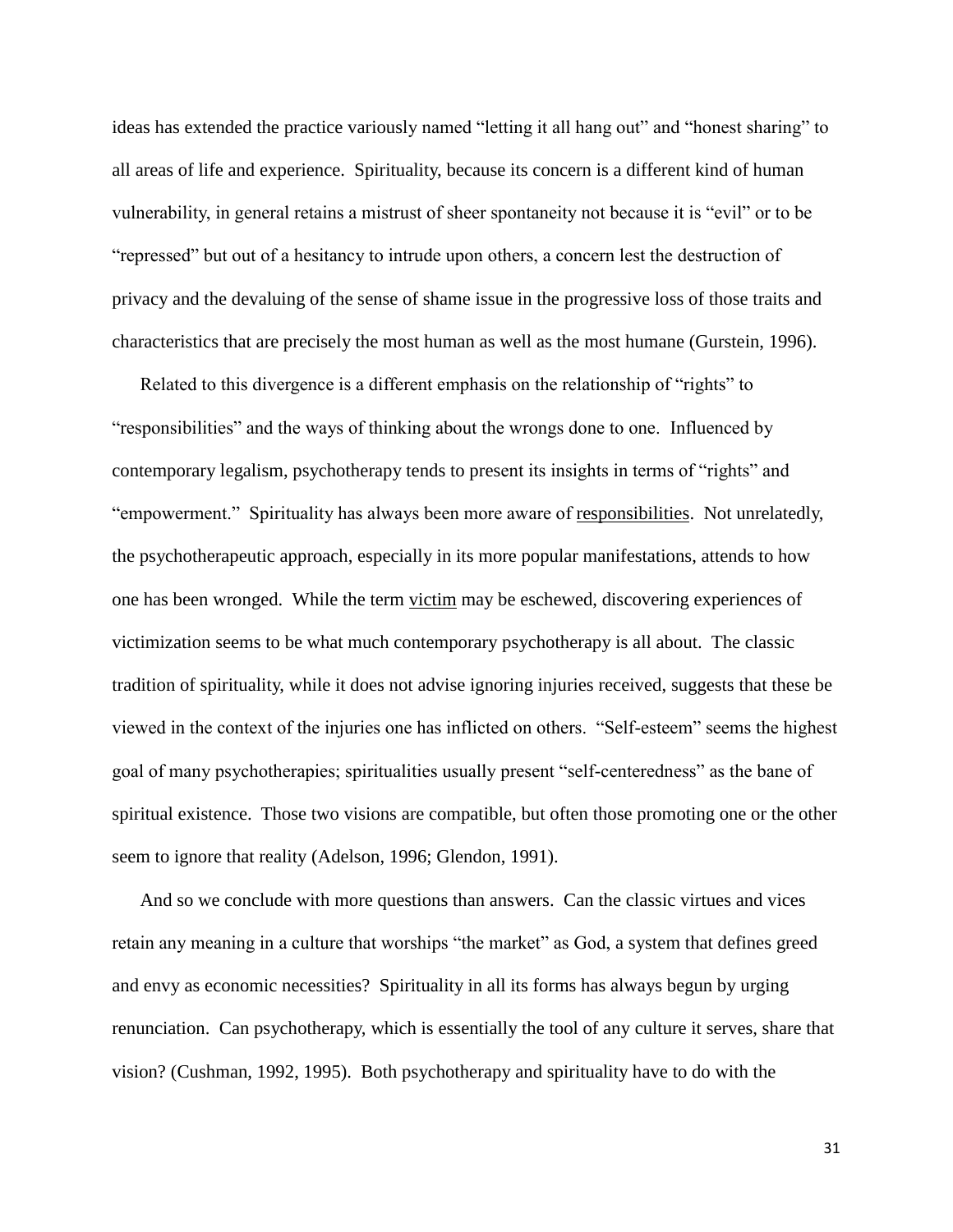acceptance of realistic limits. But what of the unbridled valuing of human control, a lynchpin of psychotherapy, as opposed to spirituality's concern to preserve the sense of awe in the presence of mystery and an awareness of the strengths tapped by an admission of powerlessness? The first prayer, like the first call to a therapist, is a cry for help. But what comes next, if these two view helplessness differently? (Tiebout, 1949).

The critiques of psychotherapy offered by such as Rieff, Laing, Szasz, and Cushman stand irritatingly unanswered. The critiques of spirituality offered by serious thinkers who have the misfortune to wander into the "self-help and psychology" section of any large bookstore grow increasingly strident. Where do we go from here? I have not the foggiest idea: historians are not prophets. But I offer this essay in the hope that the frame it provides may assist the other essays in this book to further meaningful movement in something approximating a direction that will contribute to the sanity of humankind.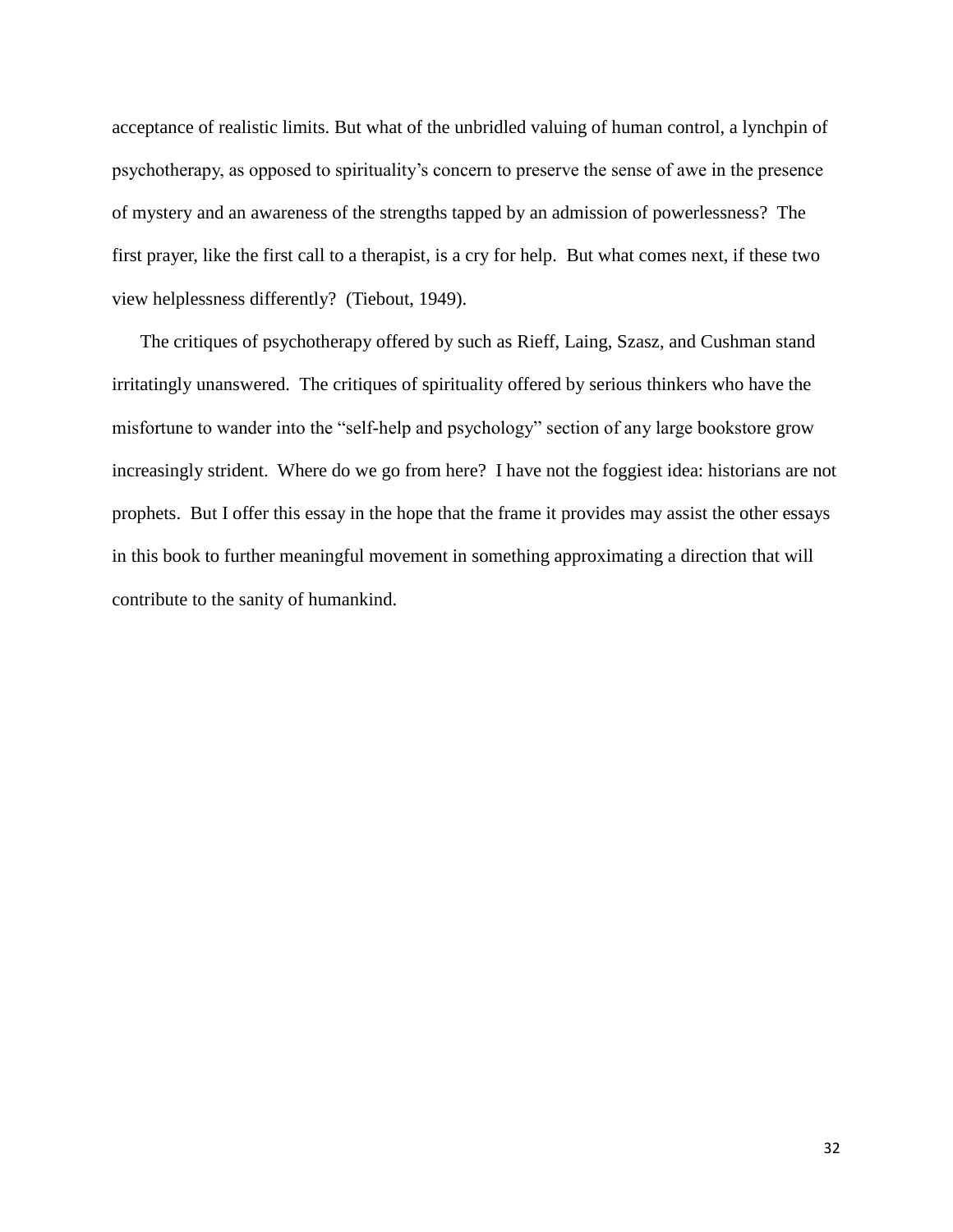#### Reference List

Adelson, J. (1996). Down with self-esteem. Commentary, 101, 34-38.

- Ahlstrom, S. E. (1975). A Religious History of the American People. Garden City, NY: Doubleday.
- Bahya ben Joseph ibn Pakuda. (1996 [c.1080]). The duties of the heart. Northvale, NJ: Jason Aronson.
- Balint, M. (1968). The basic fault: Therapeutic aspects of regression. New York: Brunner/Mazel.
- Barbour, I. G. (1966). Issues in Science and Religion. New York: Prentice-Hall.
- Baritz, L. (1960). The servants of power. Middletown, CT: Wesleyan University Press.
- Barrett, W. (1958). Irrational Man: A Study in Existential Philosophy. New York: Doubleday.
- Barzun, J. (1983). A Stroll With William James . New York: Harper & Row.
- Beers, C. W. (1908). A Mind That Found Itself. New York: Longmans, Green, and Co.
- Berman, M. (1981). The Re-Enchantment of the World. Ithaca, NY: Cornell University Press.
- Bernstein, I. (1966). The Lean Years. Baltimore: Penguin.
- Bledstein, B. J. (1976). The Culture of Professionalism. New York: W.W. Norton.
- Boethius. (1927 [524]). De consolatione philosophiae . London: H. Milford, Oxford Univ. Press.
- Boisen, A. T. (1971 [1936]). The Exploration of the Inner World: A Study of Mental Disorder and Religious Experience. Philadelphia: University of Pennsylvania Press.

Braden, C. S. (1963). Spirits in Rebellion. Dallas, TX: Southern Methodist University Press.

- Bregman, L. (1996). Psychotherapies. in P. H. Van Ness (ed), Spirituality and the Secular Quest Vol. 22 (pp. 251-276). New York: Crossroad Herder.
- Broderick, F. L. (1963). Right Reverend New Dealer, John A. Ryan. New York: Macmillan.

Bromberg, W. (1975). From Shaman to Psychotherapist. Chicago: Henry Regnery Co.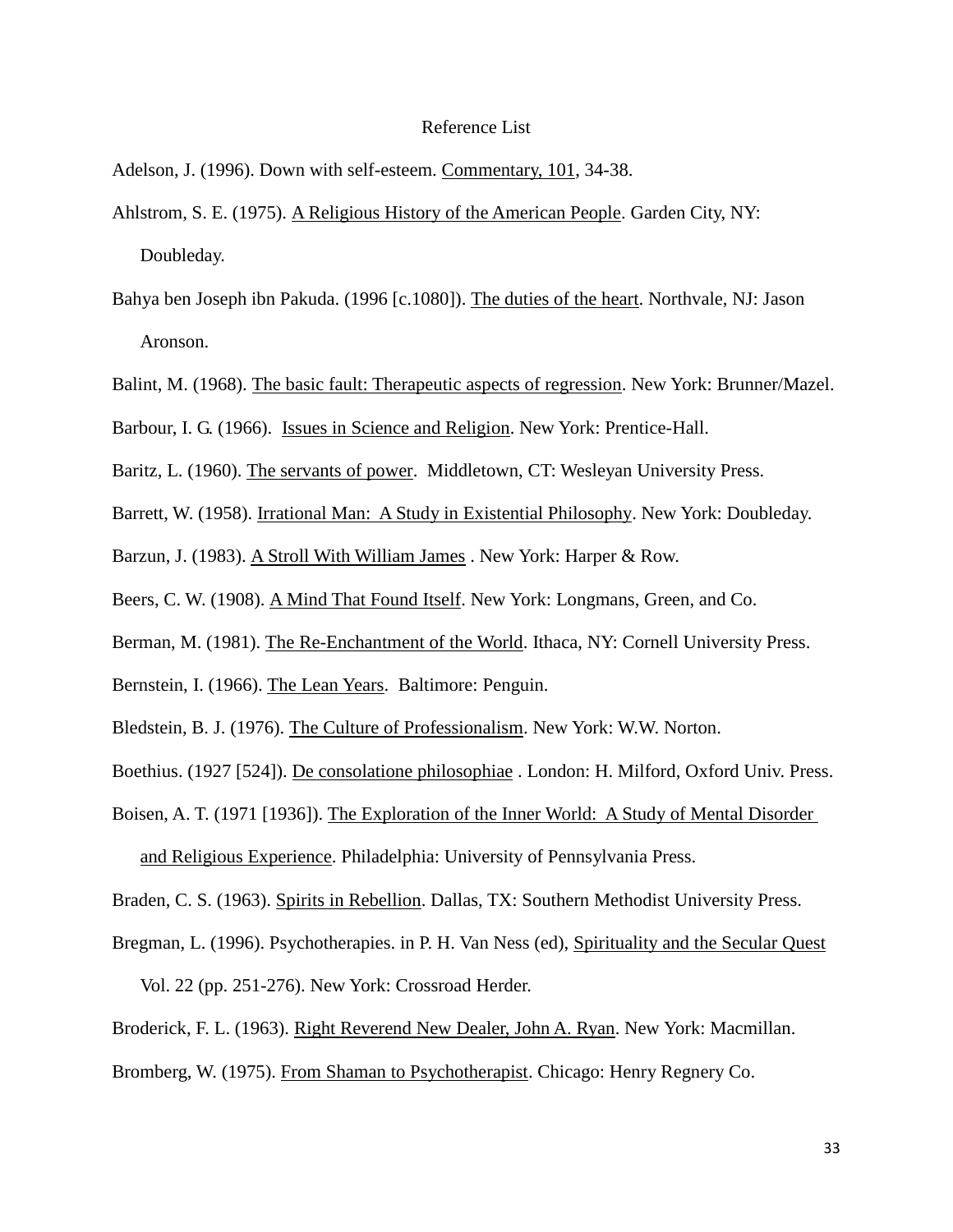Brown, P. (1988). The Body and Society. New York: Columbia University Press.

- Brown, P. (1987). The Saint as Exemplar in Late Antiquity. in J. S. Hawley (ed.), Saints and Virtues (pp. 3-14). Berkeley, California: University of California Press.
- Browning, D. S. (1980). Pluralism and Personality: William James and Some Contemporary Cultures of Psychology. Lewisburg: Bucknell University Press.

Burton, R. (1989 [1621]). The anatomy of melancholy . New York: Oxford University Press.

Bushnell, H. (1916 [1861]). Christian Nurture. with an Introduction by Luther A. Weigle. New Haven, CT: Yale University Press.

Campbell, J. (1988). The Power of Myth. New York: Doubleday.

Cantor, N. F. (1991). Inventing the Middle Ages. New York: William Morrow and Company, Inc.

Capps, D. (1993). The Depleted Self: Sin in a Narcissistic Age. Minneapolis: Fortress Press.

Clark, W. H. (1969). Chemical Ecstasy. New York: Sheed & Ward.

- Colish, M. L. (1985). The Stoic tradition from antiquity to the early middle ages. Leiden: E. J. Brill.
- Cone, J. H. (1984). For my people: Black theology and the Black church. Maryknoll, NY: Orbis Books.
- Coué, E. (1922). Self mastery through conscious autosuggestion. New York: American Library Service.
- Cushman, P. (1995). Constructing the Self, Constructing America: A Cultural History of Psychotherapy. Boston: Addison-Wesley.
- Cushman, P. (1992). Psychotherapy to 1992: A historically situated interpretation. in D. K. Freedheim (ed.), History of Psychotherapy: A century of change (pp. 21-64). Washington, DC: American Psychological Association.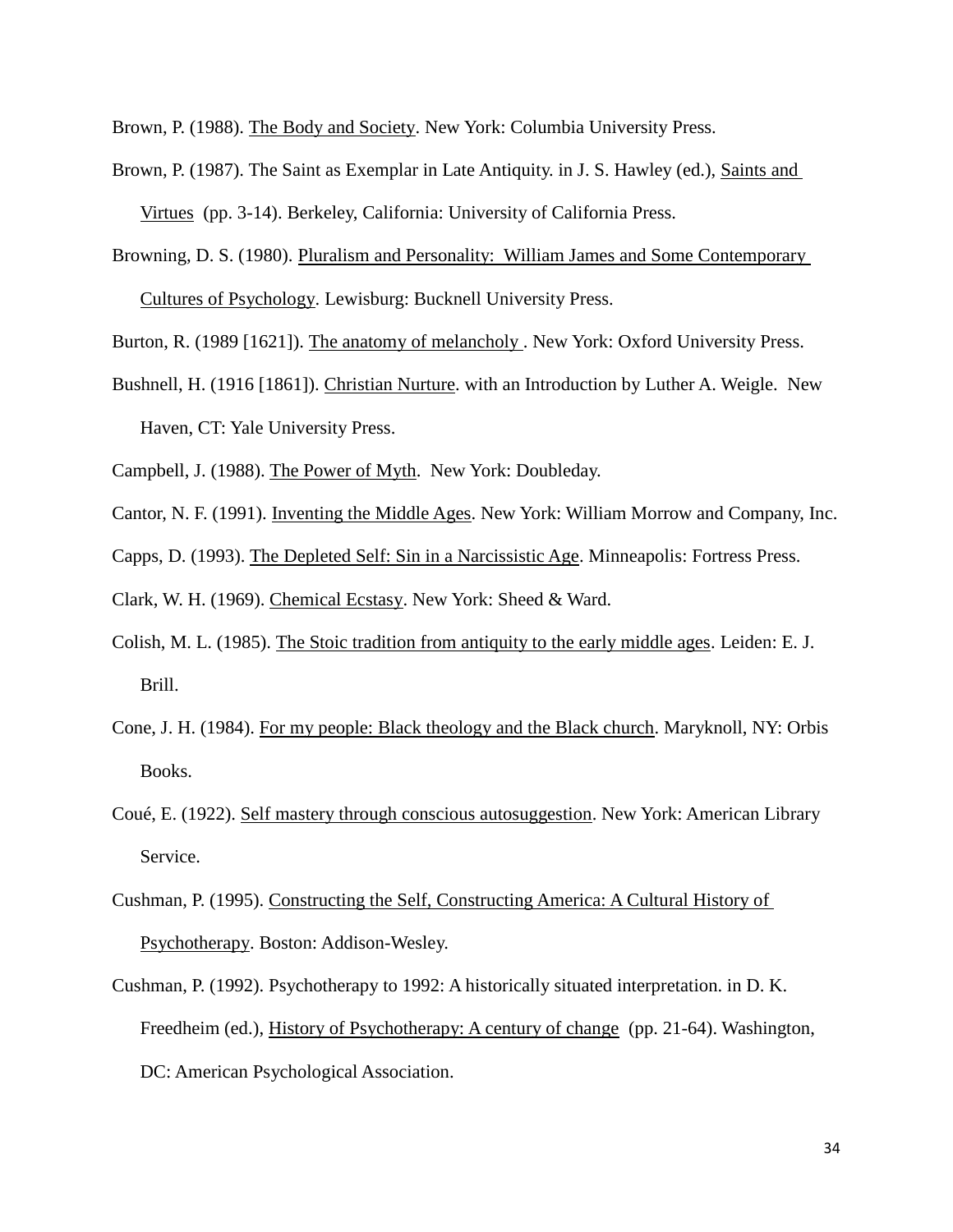- Cushman, P. (1990). Why the Self Is Empty: Toward a Historically Situated Psychology. American Psychologist, 45(5), 599-611.
- Dain, N. (1980). Clifford W. Beers: Advocate for the Insane. Pittsburgh, PA: Univ. of Pittsburgh.

Dewey, J. (1916). Democracy and education. New York: Macmillan.

Dodds, E. R. (1951). The Greeks and the Irrational. Berkeley: University of California Press.

Douglas, A. (1977). The Feminization of American Culture. New York: Knopf.

- Edwards, J. (1960 [1755]). The Nature of True Virtue. Ann Arbor Paperbacks: University of Michigan Press.
- Eliot, T. S. (1943). Four Quartets. New York: Harcourt, Brace and Company.
- Finney, C. G. (1962 [1835]). Revivals of Religion. Chicago: Moody Press.
- Frank, J. D. (1974). Persuasion and Healing. New York: Schocken.
- Frankl, V. E. (1955). The doctor and the soul; an introduction to logotherapy. New York: Knopf.
- Frankl, V. E. (1959). From death camp to existentialism. Boston: Beacon Press.
- Frazier, E. F. (1964). The Negro Church in America. New York: Schocken Books.
- Freedheim, D. K. (1992). Preface. in D. K. Freedheim (ed.), History of Psychotherapy: A Century of Change . Washington, DC: American Psychological Association.
- Fuller, R. C. (1989). Alternative Medicine and American Religious Life. New York: Oxford University Press.
- Fuller, R. C. (1982). Mesmerism and the American cure of souls. Philadelphia: University of Pennsylvania Press.
- Furniss, N. F. (1954). The fundamentalist controversy, 1918-1931. New Haven: Yale Univ. Press. Glendon, M. A. (1991). Rights Talk. New York: Free Press.

Greenwood, S. F. (1990). Emile Durkheim and C.G. Jung: Structuring a Transpersonal Sociology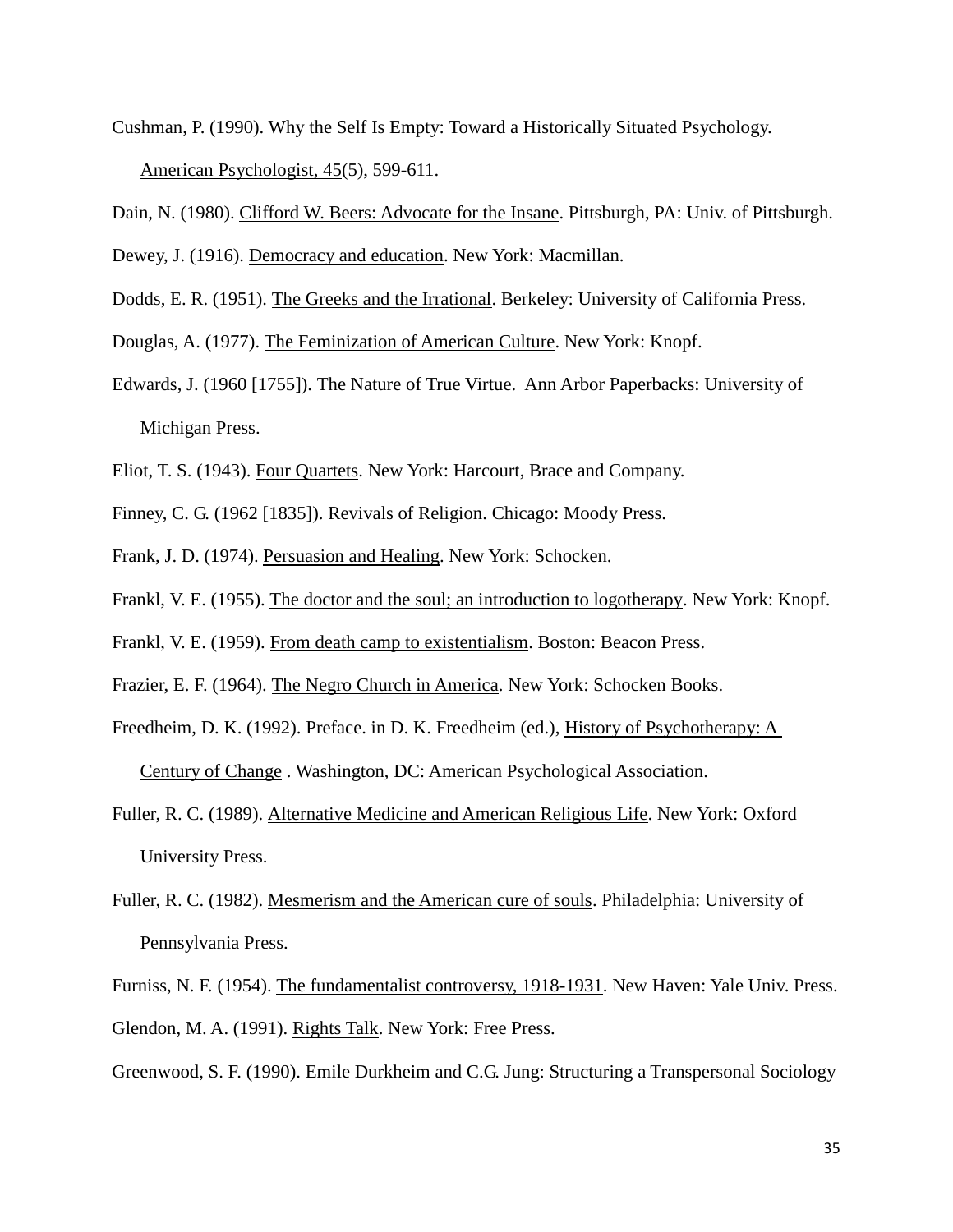of Religion. Journal for the Scientific Study of Religion, 29(4), 482-495.

Guntrip, H. (1973). Psychoanalytic Theory, Therapy, and the Self. New York: Basic Books.

Gurstein, R. (1996). The Repeal of Reticence. New York: Hill and Wang.

Hale, N. G. Jr. (1976). Freud and the Americans. New York.

Hale, N. G. Jr. (1971). James Jackson Putnam and Psychoanalysis. Cambridge, MA: Harvard University Press.

Hamilton, E. (1969). Mythology. New York: New American Library.

Heimert, A. (1966). Religion and the American Mind. Cambridge, MA: Harvard University Press.

Herberg, W. (1955). Protestant, Catholic, Jew. Garden City, NY: Doubleday.

Holifield, E. B. (1983). A History of Pastoral Care in America. Nashville: Abingdon Press.

Horney, K. (1950). Neurosis and human growth. New York: Norton.

Ibn 'Abbad Muhammad ibn Ibrahim. (1986 [1332]). Letters on the Sufi path. New York: Paulist Press.

Inwood, B. (1985). Ethics and human action in early Stoicism. New York: Oxford Univ. Press.

James, W. (1958 [1899]). Talks to Teachers. New York: Norton.

James, W. (1958 [1902]). The Varieties of Religious Experience. New York: Norton.

Kinerk, E. (1981). Toward a Method for the Study of Spirituality. Review for Religious, 40, 3-19.

- Kurtz, E. (1996). Twelve-Step Programs. in Peter H. VanNess (ed.), Spirituality and the Secular Quest (pp. 277-302). New York: Crossroad.
- Lasch, C. (1978). The Culture of Narcissism. New York: W.W. Norton.
- Lasch, C. (1977). Haven in a Heartless World. New York: Basic Books.

Lears, T. J. J. (1994). Fables of abundance. New York: Basic Books.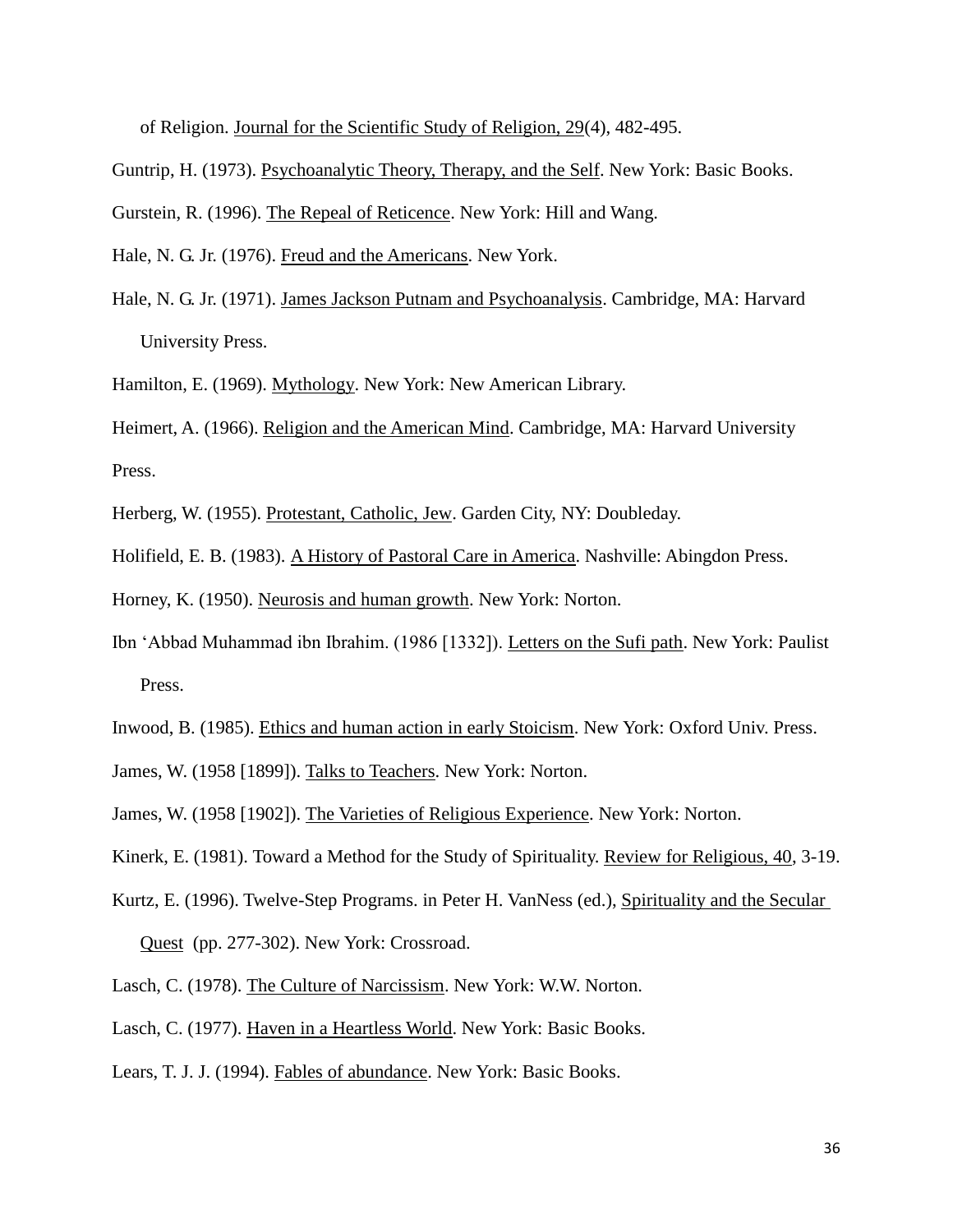- Leuchtenburg, W. E. (1958). The perils of prosperity: 1914-1932. Chicago: Univ. of Chicago Press.
- Liebman, J. L. (1946). Peace of mind. New York: Simon and Schuster.

- List, J. (1930). Das Antoniusleben des hl. Athanasius d. Gr: eine literarhistorische studie zu den anfangen der byzantinischen hagiographie. Athens: P. D. Sakellarios.
- Louf, A. (1982). Spiritual Fatherhood in the Literature of the Desert. in John R. Sommerfeldt (ed.), Abba: Guides to Wholeness and Holiness East and West (pp. 37-63). Kalamazoo, MI: Cistercian Publications.
- Lubove, R. (1965). The Professional Altruist. Cambridge, MA: Harvard University Press.
- MacIntyre, A. (1981). After Virtue. Notre Dame: University of Notre Dame Press.
- Marty, M. E. (1989). Religion in America 1935-1985. in D. W. Lotz (ed.), Altered Landscapes: Christianity in America 1935-1985 (pp. 1-16). Grand Rapids, MI: Wm. B. Eerdmans.
- May, H. F. (1976). The Enlightenment in America. New York: Oxford University Press.
- May, G. G. (1988). Addiction & Grace. San Francisco, California: Harper & Row, Publishers.

May, R. (1939). The art of counseling; how to gain and give mental health. Nashville:

Cokesbury.

- McCarthy, K. (1984). Psychotherapy and Religion: The Emmanuel Movement. Journal of Religion and Health, 23(2), 92-105.
- McGinn, B. (1991). The Foundations of Mysticism. New York: Crossroad.
- McLoughlin, W. G. (1968). The American Evangelicals, 1800-1900. New York: Harper & Row.

McLoughlin, W. G. (1978). Revivals, Awakening, and Reform. Chicago: Univ. of Chicago Press.

Mercadante, L. A. (1996). Victims and Sinners. Louisville, Kentucky: Westminster John Knox

Lifton, R. J. (1986). The Nazi doctors. New York: Basic Books.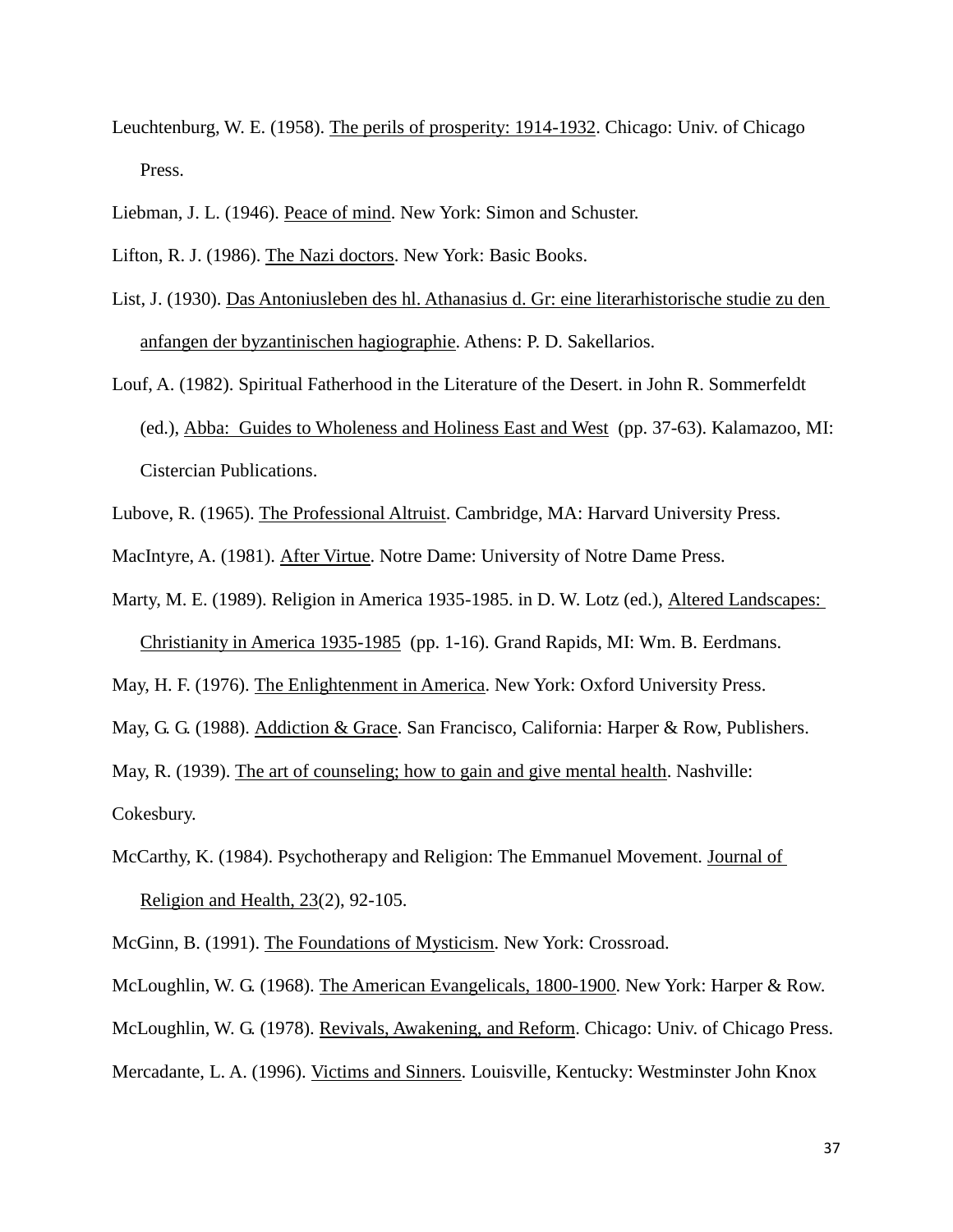Press.

Meyer, D. (1980 [1965]). The Positive Thinkers. New York: Doubleday.

Miles, M. R. (1988). Practicing Christianity. New York: Crossroad Publishing Company.

Mowrer, O. H. (1964a). Alcoholics Anonymous and the 'Third' Reformation. Religion in Life, (34), 383-397.

Mowrer, O. H. (1964b). The New Group Therapy. New York: D. Van Nostrand.

Nicholson, S. (1995). The expression of emotional distress in Old English prose and verse. Culture, Medicine & Psychiatry, 19(3), 327-339.

Niebuhr, R. (1932). Moral man and immoral society. New York: C. Scribner's sons.

Noll, R. C. (1995). The Jung Cult. Princeton, NJ: Princeton University Press.

Oates, W. E. (1957). The religious dimensions of personality. New York: Association Press.

Oates, W. E. (1955). Religious factors in mental illness. New York: Association Press.

Page, R. (1996). Theology and the ecological crisis. Theology 99, 106-114

Peale, N. V. (1948). A guide to confident living. New York: Prentice Hall.

Peale, N. V. (1952). The power of positive thinking. New York: Prentice Hall.

Plutarch. (1971 [c. 100]). Plutarch's Lives. Cambridge, MA: Harvard University Press.

Plutarch. (1949 [c. 101]). Plutarch's Moralia. Cambridge, MA: Harvard University Press.

Renard, J. (1996). Seven Doors to Islam. Berkeley: University of California Press.

Rieff, P. (1966). The Triumph of the Therapeutic. New York: Harper & Row.

Rosenberg, C. E. (1976). No Other Gods. Baltimore: Johns Hopkins University Press.

Royce, J. (1909). The modern psychotherapeutic movement in America. Psychotherapy 3: 20, 33.

Satinover, J. B. (1994). Jungians and Gnostics. First Things, (46), 41-48.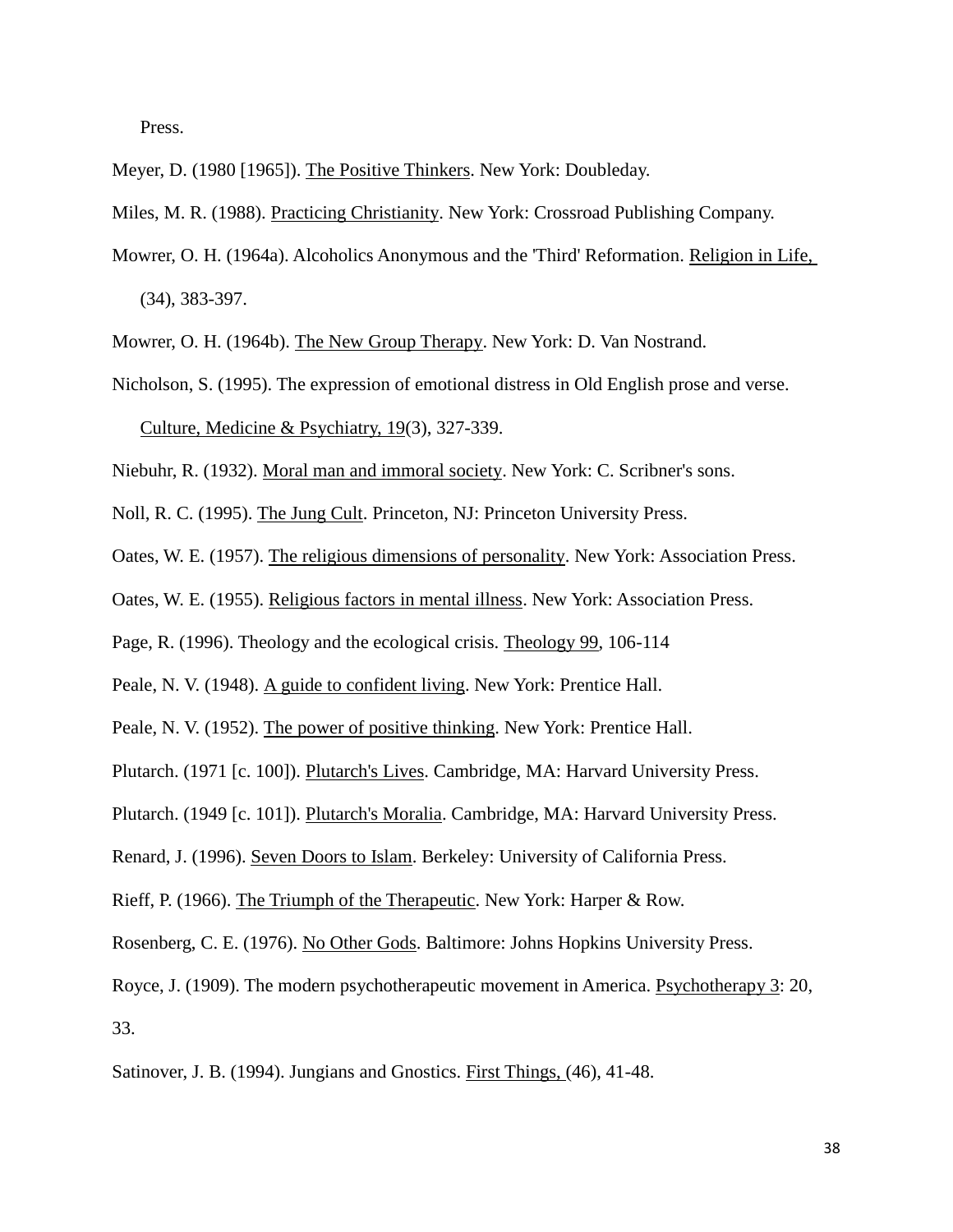Schumacher, E. F. (1973). Small is Beautiful. New York: Harper & Row.

Sellner, E. C. (1990). Mentoring: The Ministry of Spiritual Kinship. Notre Dame, IN: Ave Maria.

- Sellner, E. C. (1983). Soul Friend: Guidance on Our Sacred Journeys. Spiritual Life, 29, 73-83.
- Shafranske, E. P. (1996). Introduction. in E. P. Shafranske (ed.), Religion and the Clinical

Practice of Psychology . Washington, DC: American Psychological Association.

Sheen, F. J. (1949). Peace of soul. New York: Whittlesey House.

Sheldrake, P. (1991). Spirituality and History. New York: Crossroad.

Siegmund, G. (1965). Belief in God and mental health. New York: Desclee Co.

- Smith, H. S. (1965). Introduction. in H.S. Smith (ed.), Horace Bushnell. New York: Oxford University Press.
- Stern, K. (1954). The third revolution. New York: Harcourt, Brace.

Sullivan, H. S. (1953 [1947]). The Interpersonal Theory of Psychiatry. New York: W.W. Norton.

- Susman, W. (1984). Culture as history : the transformation of American society in the twentieth century. New York: Pantheon Books.
- Tiebout, H.M (1949). The Act of Surrender in the Therapeutic Process. Quarterly Journal of Studies on Alcohol 10, 48-58.

Tillich, P. (1956 [1932]). The religious situation. New York: Meridian Books.

- Tugwell, S. (1986). The Eastern Fathers: Evagrius and Macarius. in Jones, Wainwright, and Yarnold (eds.), The Story of Spirituality (pp. 168-175). New York: Oxford University Press.
- Tugwell, S. (1985). Ways of Imperfection. Springfield, Illinois: Templegate Publishers.

Ward, B. (1987). Harlots of the Desert. Kalamazoo, Michigan: Cistercian Publications, Inc.

Ware, K. (1986). The Eastern Fathers: Introduction. in Jones, Wainwright, and Yarnold (eds.),